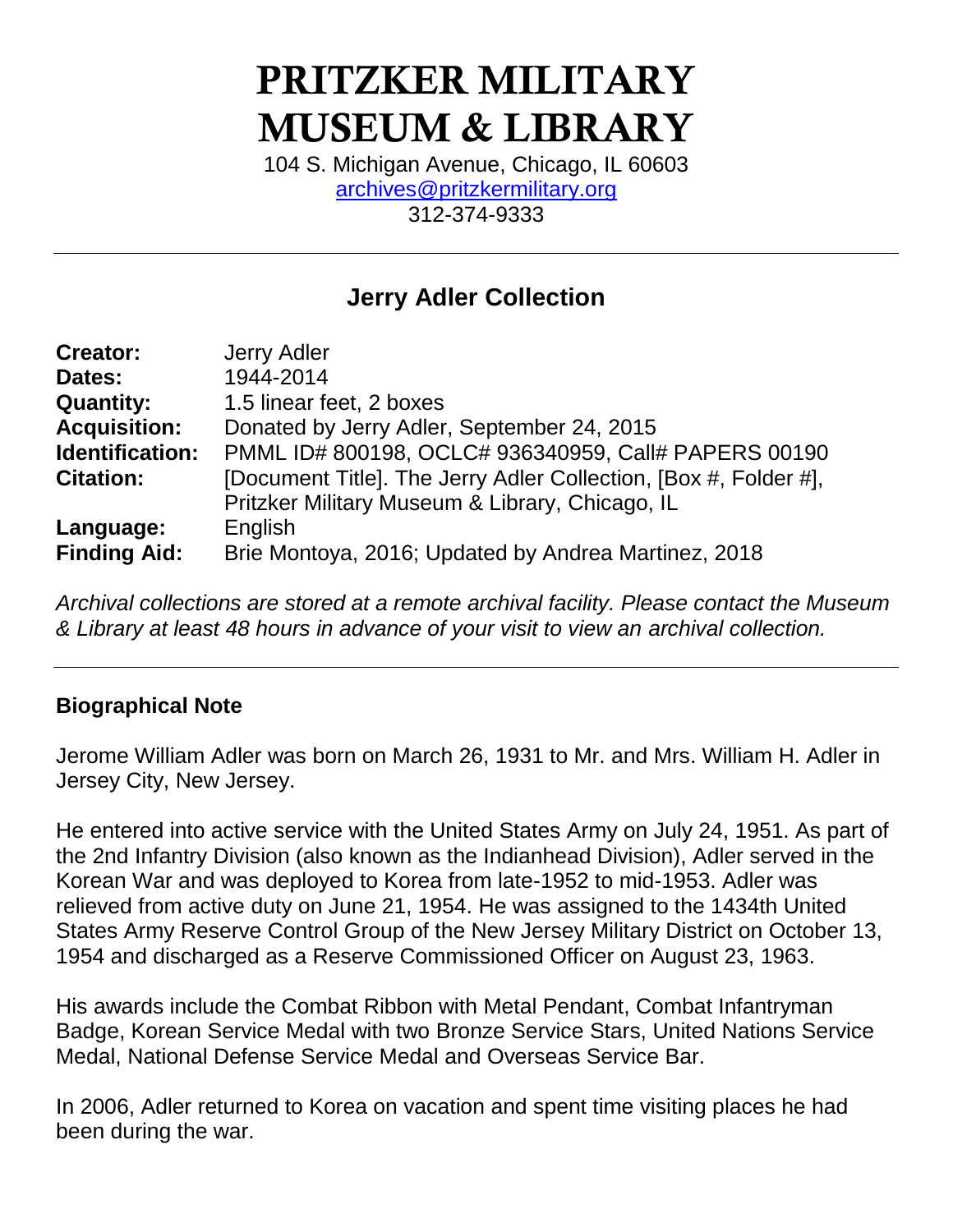#### **Scope and Content of the Collection**

The Jerry Adler Collection consists of letters, military documents, soldier savings deposit slips, Korean and American propaganda leaflets and photographs. The vast majority of the collection relates to Adler's time in the Korean War. A large part of the collection arrived in a deteriorating scrapbook. All items were removed from the scrapbook and reorganized by museum staff. The oversized box contains certificates that would have been with the biographical materials and one leaflet.

#### **Arrangement**

The collection arrived in no discernable order. Staff has arranged the collection by subject.

#### **Rights**

Copyrights held by Jerry Adler were transferred to the Pritzker Military Museum & Library. All other rights are held by the author or publisher. Users assume responsibility for following copyright laws as established by US Code Title 17.

#### **Key Subjects**

This collection is indexed under the following headings in the Library's online catalog. Researchers interested in materials about related topics, persons, or places should search the catalog using these subject headings.

#### **Subjects**

Korean War, 1950-1953. Korean War, 1950-1953 -- Propaganda. United States. -- Army. -- Infantry Division, 2nd.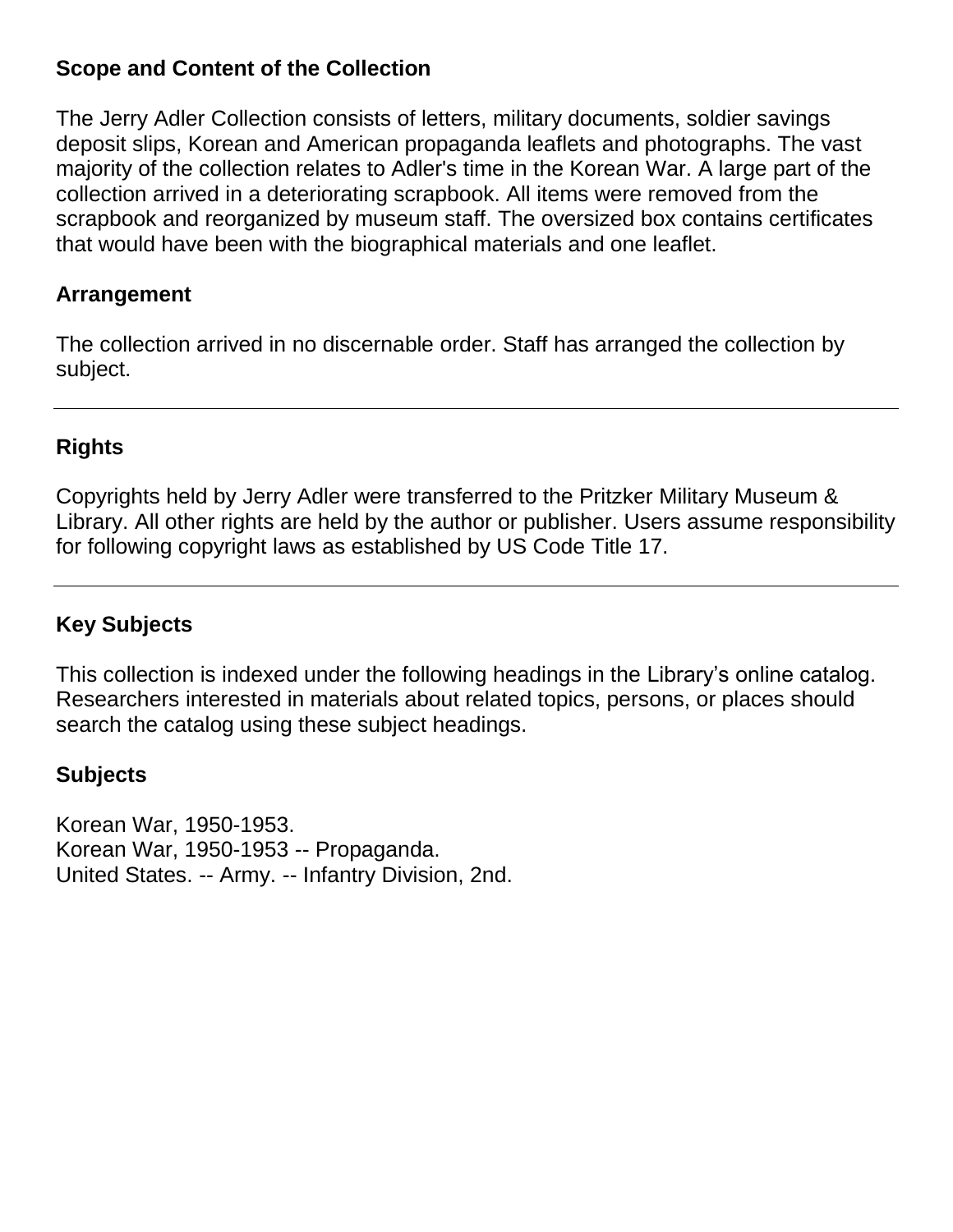## **Container List**

| <b>Box</b> | <b>Folder</b> | Item ID#                                                                                                                                                                                                                                 | <b>Title</b>                                                                                                                                                                                                                   | <b>Dates</b> |
|------------|---------------|------------------------------------------------------------------------------------------------------------------------------------------------------------------------------------------------------------------------------------------|--------------------------------------------------------------------------------------------------------------------------------------------------------------------------------------------------------------------------------|--------------|
| 1          | 1             |                                                                                                                                                                                                                                          | <b>Personal Correspondence</b>                                                                                                                                                                                                 | 1952         |
|            |               | 800198001                                                                                                                                                                                                                                | Western Union telegram to William H<br>Adler from Ft. Sill, Oklahoma - request for<br>\$50 to be wired because pay was<br>incorrect                                                                                            | 5/5/1952     |
|            |               | 800198002                                                                                                                                                                                                                                | Western Union telegram to William H<br>Adler from Seattle, Washington - he<br>arrived in Seattle                                                                                                                               | 5/27/1952    |
|            |               | 800198003                                                                                                                                                                                                                                | Letter to Mom & Dad - dated "Wednesday<br>afternoon" and talks about Friday being<br>7/4; preparing to leave the States<br>"tomorrow"; sent clothes home to be used;<br>provides his address, asks them to save<br>his letters | 7/2/1952     |
|            |               | 800198004                                                                                                                                                                                                                                | Letter to Mom & Dad - description of<br>voyage starting 7/3/1952 in Seattle                                                                                                                                                    | 7/15/1952    |
|            |               | 800198005                                                                                                                                                                                                                                | Letter to Mom & Dad - injured shoulder,<br>will dock in the morning and travel to<br>Camp Drake                                                                                                                                | 7/16/1952    |
|            |               | 800198006                                                                                                                                                                                                                                | Western Union telegram to William H<br>Adler from Tokyo - made it to Japan                                                                                                                                                     | 7/18/1952    |
|            | 800198007     | Letter to Mom & Dad from Osaka, Japan -<br>received orders to 2nd Infantry Division in<br>Korea (Indianhead Division), went out with<br>friends the night before, shoulder injury is<br>bursitis, received letter/box score from<br>home | 7/19/1952                                                                                                                                                                                                                      |              |
|            |               | 800198008                                                                                                                                                                                                                                | Letter to Mom & Dad - on the USNS<br>Marine Adder (?) to Inchon, notified<br>deployment will possibly be longer than 9<br>months, will land in Korea on 1st<br>anniversary of enlistment, sent clothes<br>back as souvenirs    | 7/21/1952    |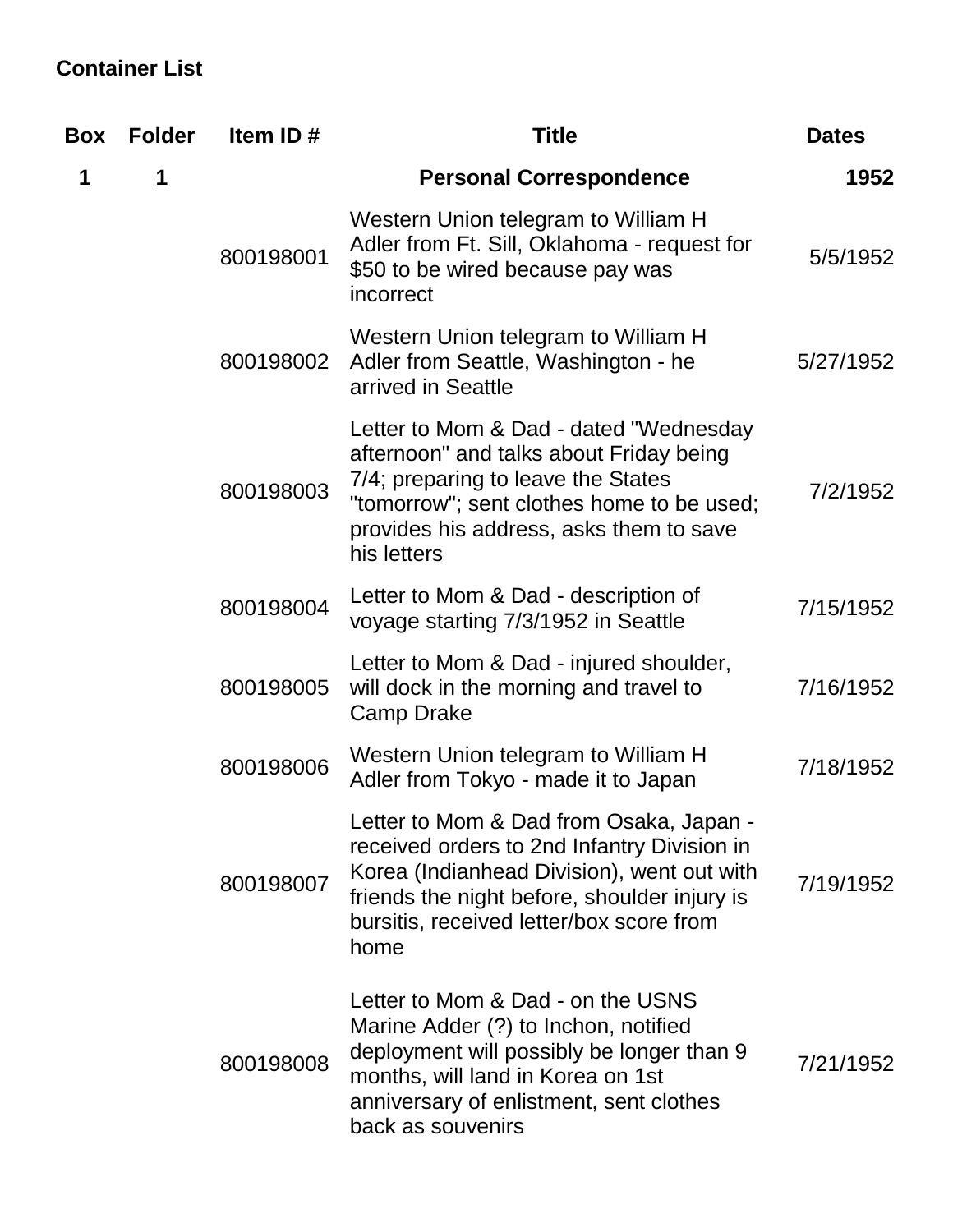| 800198009 | Letter to Mom & Dad from Chun-Chon,<br>Korea - arrived in Inchon yesterday, are<br>60-100 miles from the front, arrived with<br>the 500,000th replacement (he was in the<br>pictures taken, possibly in papers),<br>description of the landscape and weather,<br>separate paper with new address                                                                                                                                                                                                                 | 7/24/1952 |
|-----------|------------------------------------------------------------------------------------------------------------------------------------------------------------------------------------------------------------------------------------------------------------------------------------------------------------------------------------------------------------------------------------------------------------------------------------------------------------------------------------------------------------------|-----------|
| 800198010 | Letter to Mom & Dad from Yon-Chon,<br>Korea - "10-14 miles from the front in a<br>replacement training center. It's just a<br>small alley with 10 squad tents."; life<br>around camp; met with medical captain to<br>possibly join medical corps; "We can hear<br>our artillery pounding the Reds round the<br>clock. There was a dogfight between two<br>Sabrejets and one M.I.G. the other night<br>about two miles from us. [] The MIG<br>tried to rest but was caught and shot down<br>in about 30 seconds." | 7/27/1952 |
| 800198011 | Letter to Mom and Dad - story of how he<br>became a GI Journalist with The Rock;<br>new Sgt-Major Walter Yerkes is from his<br>hometown (lives at 327 Baldwin Ave.);<br>request for a bundle of self-seal<br>envelopes                                                                                                                                                                                                                                                                                           | 8/4/1952  |
| 800198012 | Letter to Mom and Dad - updates on camp<br>life (Battalion party, new cots); Battalion<br>man to receive Congressional Medal of<br>Honor after being killed in action at<br><b>Heartbreak Ridge</b>                                                                                                                                                                                                                                                                                                              | 8/9/1952  |
| 800198013 | Letter to Mom and Dad - new The Blue<br>Aces stationary; letters home (including to<br>"a girl in Canada") returned for being<br>overweight, but not stamps for sale;<br>weather and camp updates; "By the time"<br>you receive this letter, my Battalion will be<br>on the front. We are moving up tomorrow<br>morning."                                                                                                                                                                                        | 8/17/1952 |
|           |                                                                                                                                                                                                                                                                                                                                                                                                                                                                                                                  |           |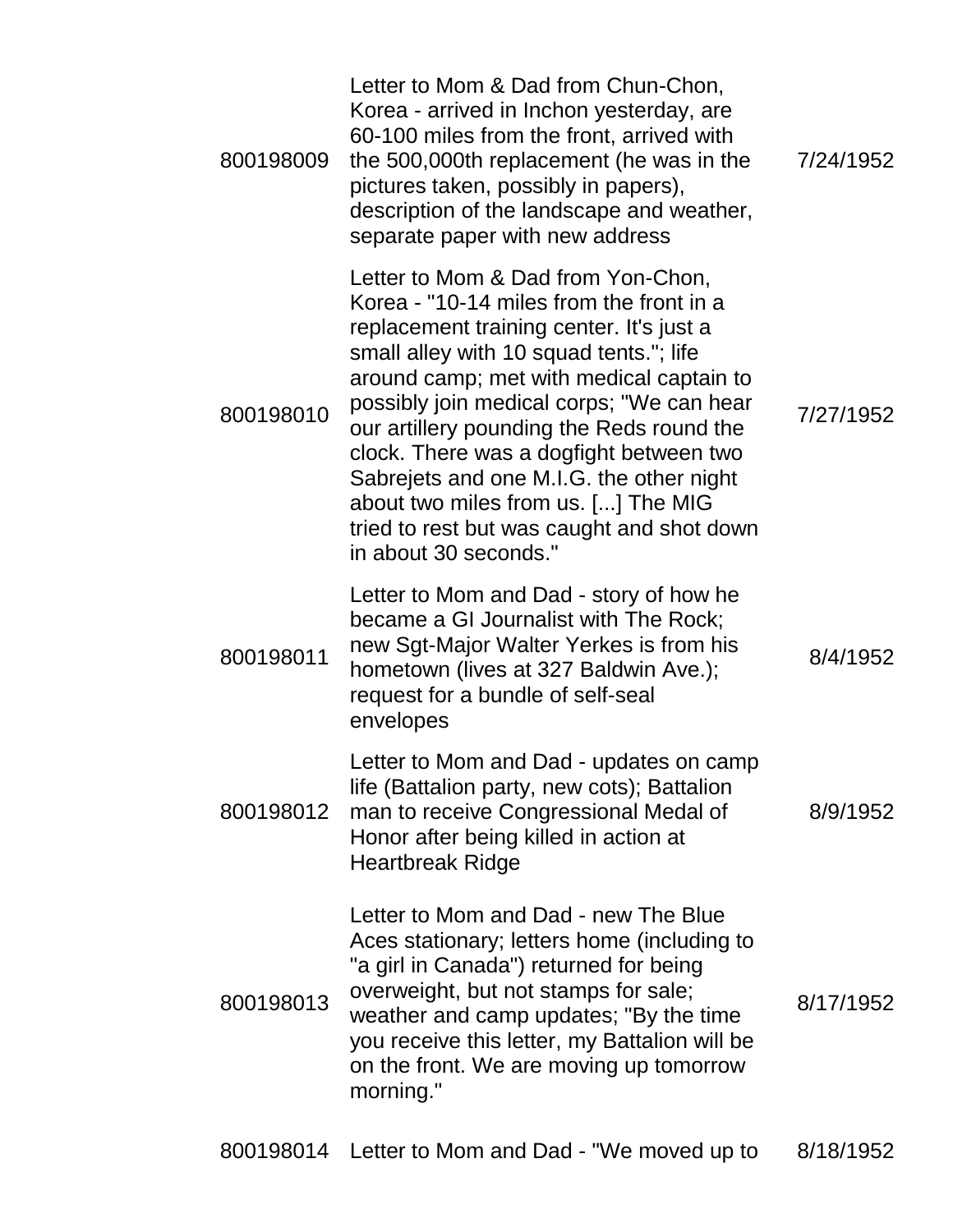|           | the front early this morning, and set up<br>four miles from the front. This is to be my<br>home for the next 17 weeks."; Billy<br>Reynolds got court-martialed; talk about<br>the Presidential conventions and voting;<br>updates on camp life and troops' moods;<br>requests for items |           |
|-----------|-----------------------------------------------------------------------------------------------------------------------------------------------------------------------------------------------------------------------------------------------------------------------------------------|-----------|
| 800198015 | Letter to Mom and Dad - camp life<br>updates; points update; "The artillery of<br>both sides duelled [sic] last night for an<br>hour, but I don't know what happened.";<br>talk about Presidential candidates;                                                                          | 8/21/1952 |
| 800198016 | Letter to Mom and Dad - weather updates;<br>hints for sending him Christmas gifts;<br>commentary on the Chinese and Koreans                                                                                                                                                             | 8/25/1952 |
| 800198017 | Letter to Mom and Dad - food and razor<br>blade requests; description of an airstrike<br>from 8/27/52                                                                                                                                                                                   | 8/28/1952 |
| 800198018 | Letter to Mom and Dad - working with<br>Malcolm Fox (tennis player); mention of<br>recent P-51 strikes; camp life updates;<br>request for flashlight                                                                                                                                    | 9/1/1952  |
| 800198019 | Letter to Mom and Dad - "I have been<br>doing lots of typing, splicing of photos and<br>all around jobs."; rumors about the 2nd<br>Division and 1st Cavalry                                                                                                                             | 9/7/1952  |
| 800198020 | Letter to Mom and Dad - one of the<br>patrols is in the middle of a fire fight so the<br>bunker is busy; updates on what he<br>received; upcoming moves                                                                                                                                 | 9/13/1952 |
| 800198021 | Letter to Mom and Dad - weather and<br>work updates; story about a stamp on a<br>letter that was confiscated during and<br>interrogation                                                                                                                                                | 9/16/1952 |
| 800198022 | Letter to Mom & Dad - short letter to let<br>them know he is all right because "I<br>imagine you have read the papers and are<br>plenty worried."; "Casualties have been                                                                                                                | 9/19/1952 |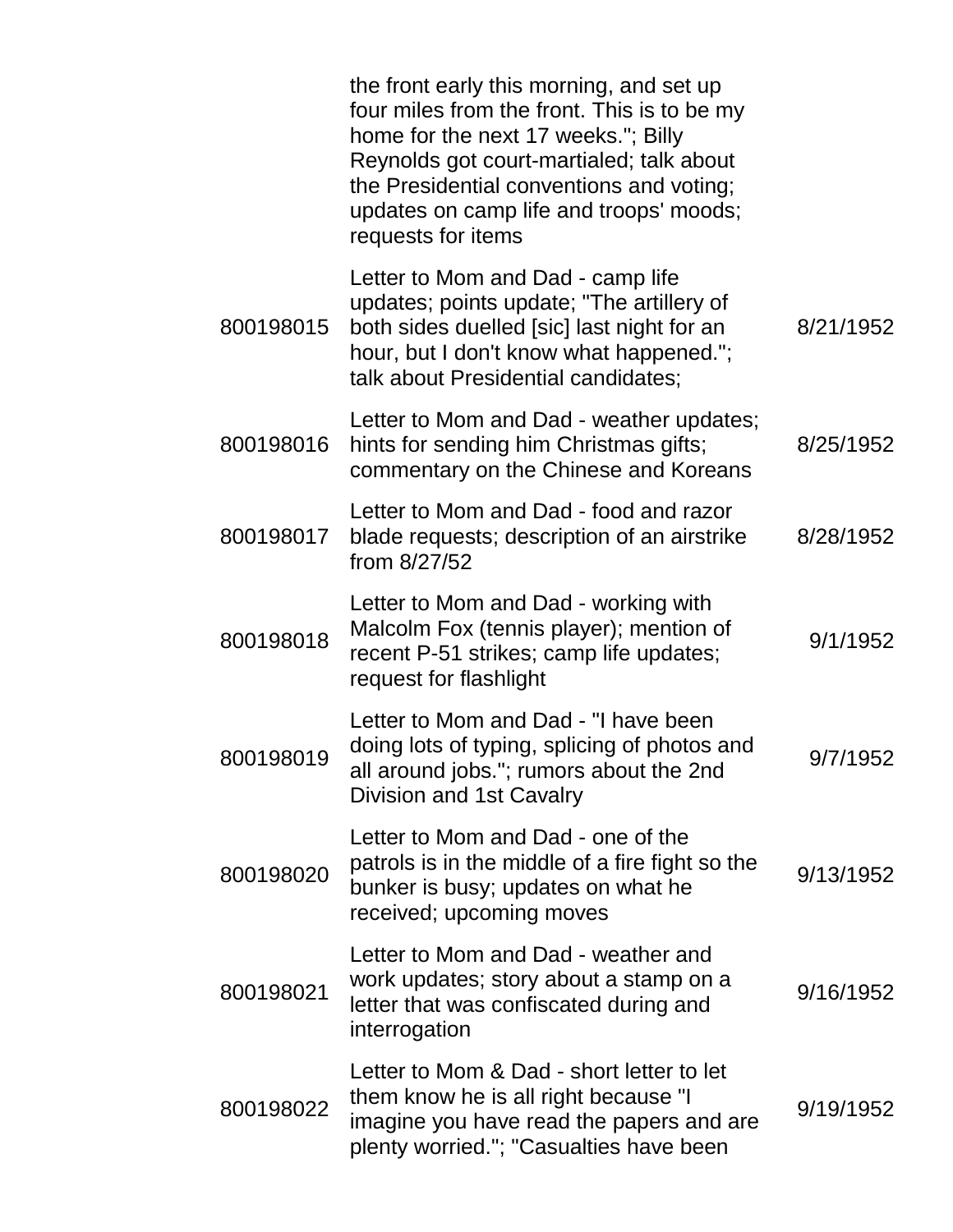extremely high"

| 800198023 | Letter to Mom & Dad - "Everything has<br>calmed down."; "We are being serenaded<br>by a Chink propaganda broadcast. They<br>have loudspeakers all over the front in our<br>sector. [] 'Members of the 2nd Div -<br>oppressed GI's - If you want to be alive<br>tomorrow be a Chinese PW today. The<br>best place to spend the remainder of this<br>war is in one of our camps. []"; enclosed<br>dropped pamphlets | 9/22/1952 |
|-----------|-------------------------------------------------------------------------------------------------------------------------------------------------------------------------------------------------------------------------------------------------------------------------------------------------------------------------------------------------------------------------------------------------------------------|-----------|
| 800198024 | Letter to Mom & Dad - "everything is at a<br>dead standstill"; updates on camp life                                                                                                                                                                                                                                                                                                                               | 9/23/1952 |
| 800198025 | Letter to Mom & Dad - weather updates;<br>received packages; awarded the Combat<br>Infantryman's Badge on 9/24/52; "The<br>latest confirmed rumor is that by the<br>middle of October our regiment will go<br>back into a rear - 'two-point' reserve."                                                                                                                                                            | 9/25/1952 |
| 800198026 | Letter to Mom & Dad - issued winter<br>items; bought a camera and will be<br>sending film home                                                                                                                                                                                                                                                                                                                    | 9/26/1952 |
| 800198027 | Letter to Mom and Dad - camp life, points,<br>pay and weather updates                                                                                                                                                                                                                                                                                                                                             | 9/28/1952 |
| 800198028 | Letter to Mom & Dad - pay updates and<br>what he spent money on; reasons he<br>won't apply to be transferred to Japan                                                                                                                                                                                                                                                                                             | 9/30/1952 |
| 800198029 | Letter to Mom and Dad - "We are short on<br>strength, and therefore every man in this<br>section is actually doing two jobs at once";<br>took photos, including of an award parade<br>for Old Baldy action on 10/6/52; preparing<br>for an attack they think is coming                                                                                                                                            | 10/6/1952 |
| 800198030 | Letter to Mom and Dad - Regimental HQ<br>wants him, but the Battalion won't release<br>him; talk about photos he will send; some<br>people have voted, but he hasn't received<br>his ballot yet                                                                                                                                                                                                                   | 10/8/1952 |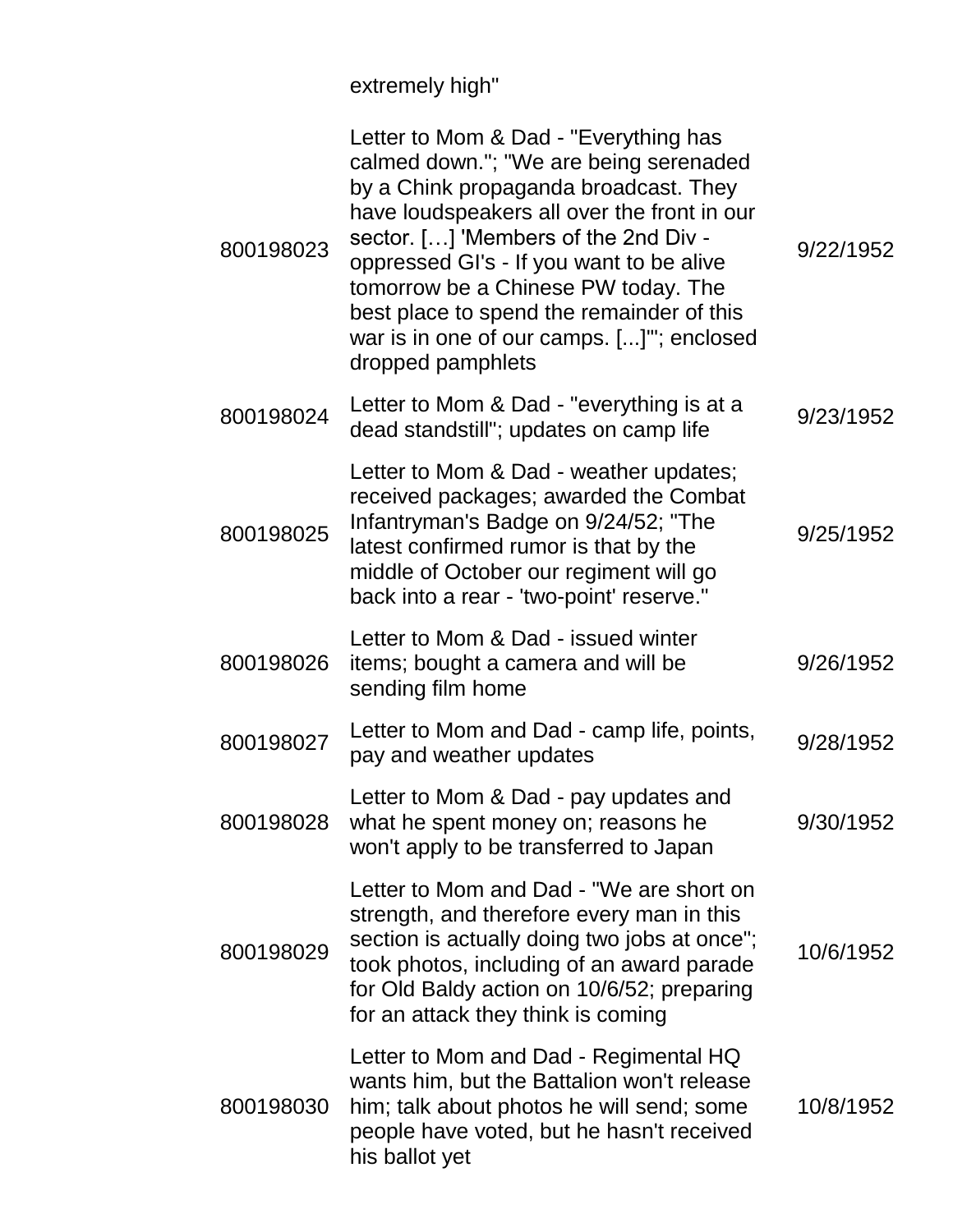| 800198031 | Letter to Mom & Dad - Mickey Rooney's<br>USO show came, but he was unable to<br>attend; "Moral[e] is starting to decline.<br>There will be no rotation this month due to<br>shortage of replacements []"; "Action is<br>heavy []", description of fighting;<br>weather update                                                                                             | 10/10/1952 |
|-----------|---------------------------------------------------------------------------------------------------------------------------------------------------------------------------------------------------------------------------------------------------------------------------------------------------------------------------------------------------------------------------|------------|
| 800198032 | Letter to Mom and Dad - ballot arrived;<br>updates on camp and fighting; rotation is<br>frozen, but he might go to Korea                                                                                                                                                                                                                                                  | 10/14/1952 |
| 800198033 | Letter to Mom and Dad - "Moral[e] is<br>dipping low; reason being the change in<br>the point system", talk about system;<br>Chinese artillery attack that night, "No one<br>was hurt - as per usual."                                                                                                                                                                     | 10/18/1952 |
| 800198034 | Letter to Mom and Dad - packing to move<br>on 10/22/52 "about 18 miles from Seoul,<br>into a camp."; saw Ray Anderson who<br>"has a switchboard operators position in<br>the 9th Inf."                                                                                                                                                                                    | 10/21/1952 |
| 800198035 | Letter to Mom and Dad - "Yesterday I<br>went on a hike - to make a terrain<br>evaluation" of HILL 503                                                                                                                                                                                                                                                                     | 10/24/1952 |
| 800198036 | Letter to Mom & Dad - moving to<br>Indianhead on 10/26/52; description of<br>combat (it "isn't what most people picture<br>it as being"), his job "is in Battalion<br>Headquarters - doing Intelligence work",<br>go to the line under the cover of darkness<br>or smoke screens; thoughts on "A G.I. in<br>war is a forgotten person to all beyond his<br>family circle" | 10/25/1952 |
| 800198037 | Letter to Mom & Dad - speculation on time<br>of tour of duty; Billie Reynolds getting new<br>assignment; talk about points, leave, a<br>second tour of duty                                                                                                                                                                                                               | 10/28/1952 |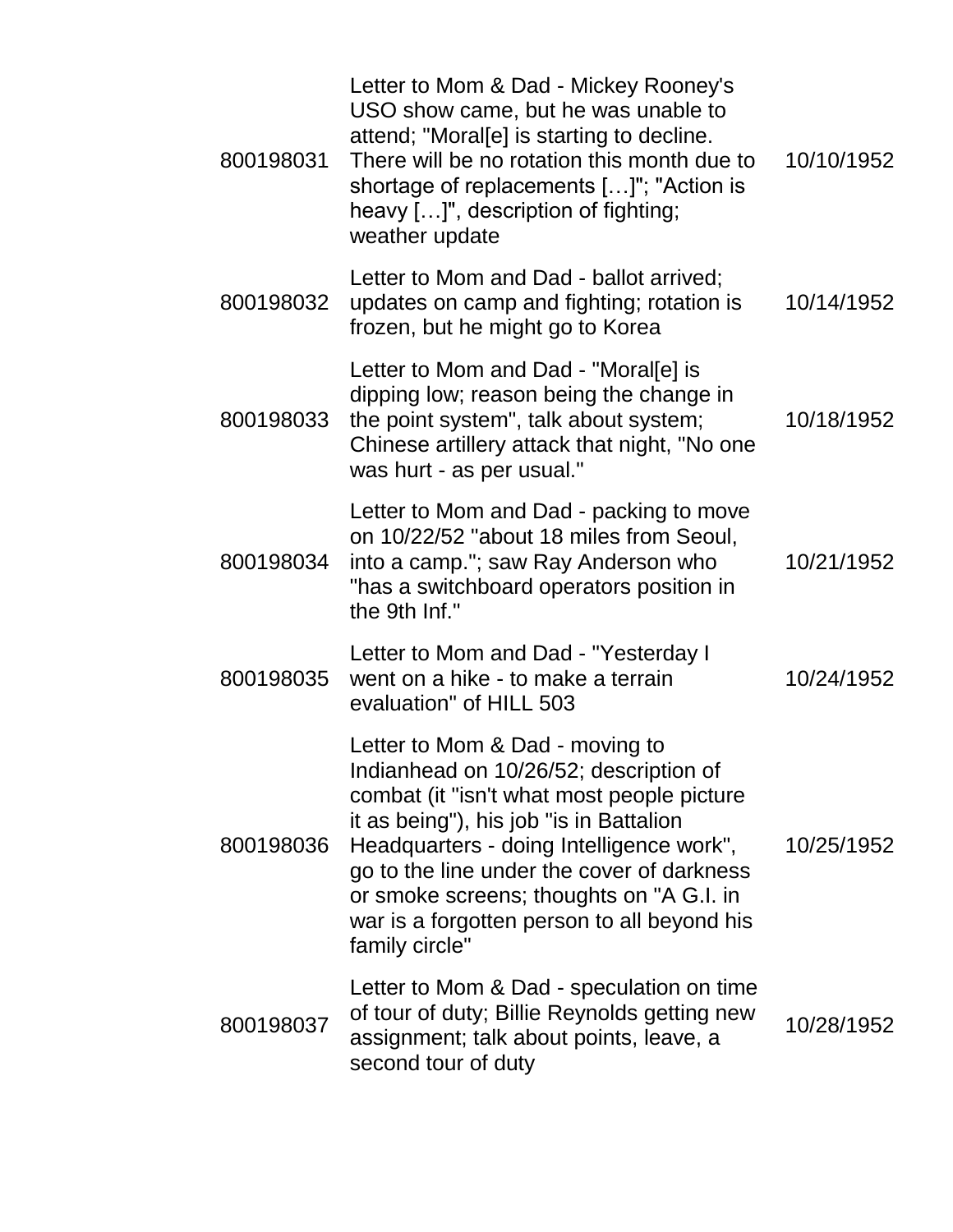| 800198038 | Letter from Mady to Jerome - updates on<br>home; has been wearing a Stevenson<br>button that his mom gave to her; a rhyme<br>about the election: "Stevenson in the<br>white house ready to be elected -<br>Eisenhower in the trash can ready to be<br>collected." | c. 11/1952 |
|-----------|-------------------------------------------------------------------------------------------------------------------------------------------------------------------------------------------------------------------------------------------------------------------|------------|
| 800198039 | Letter to Mom and Dad - short update on<br>photos, a purchase, pay                                                                                                                                                                                                | 11/1/1952  |
| 800198040 | Letter to Mom & Dad - updates on camp<br>life; upset that the rest of the family<br>doesn't write or send anything                                                                                                                                                | 11/2/1952  |
| 800198041 | Letter to Mom & Dad - short letter,<br>including points update                                                                                                                                                                                                    | 11/3/1952  |
| 800198042 | Letter to Mom and Dad - received the<br>photos and will send them back; Election<br>Day (he likes Stevenson)                                                                                                                                                      | 11/4/1952  |
| 800198043 | Letter to Mom & Dad - points update;<br>signed up for two USAFI courses ("3<br>credit hours each - the price \$2.10 - for<br>everything - textbooks - materials et al.")                                                                                          | 11/7/1952  |
| 800198044 | Letter to Mom & Dad - on duty in a<br>different outfit for the night; request for<br>tea; today "Gen Van Fleet passed<br>overhead in his helicopter; everyone<br>waved."; Ray Anderson "received a 'Dear<br>John' his beloved"                                    | 11/8/1952  |
| 800198045 | Letter to Mom & Dad - short letter;<br>command inspection 11/8/52; getting full<br>winter clothing issue today                                                                                                                                                    | 11/9/1952  |
| 800198046 | Letter to Mom & Dad - received packages,<br>doesn't know who one came from; "went<br>airborne this morning - an airplane ride in<br>a L-17" to "look over the terrain for<br>possible patrol routes, and see if I could<br>spot any Chink emplacements"           | 11/12/1952 |
| 800198047 | Letter to Mom & Dad - short letter saying<br>he doesn't need clothing from home; talk                                                                                                                                                                             | 11/14/1952 |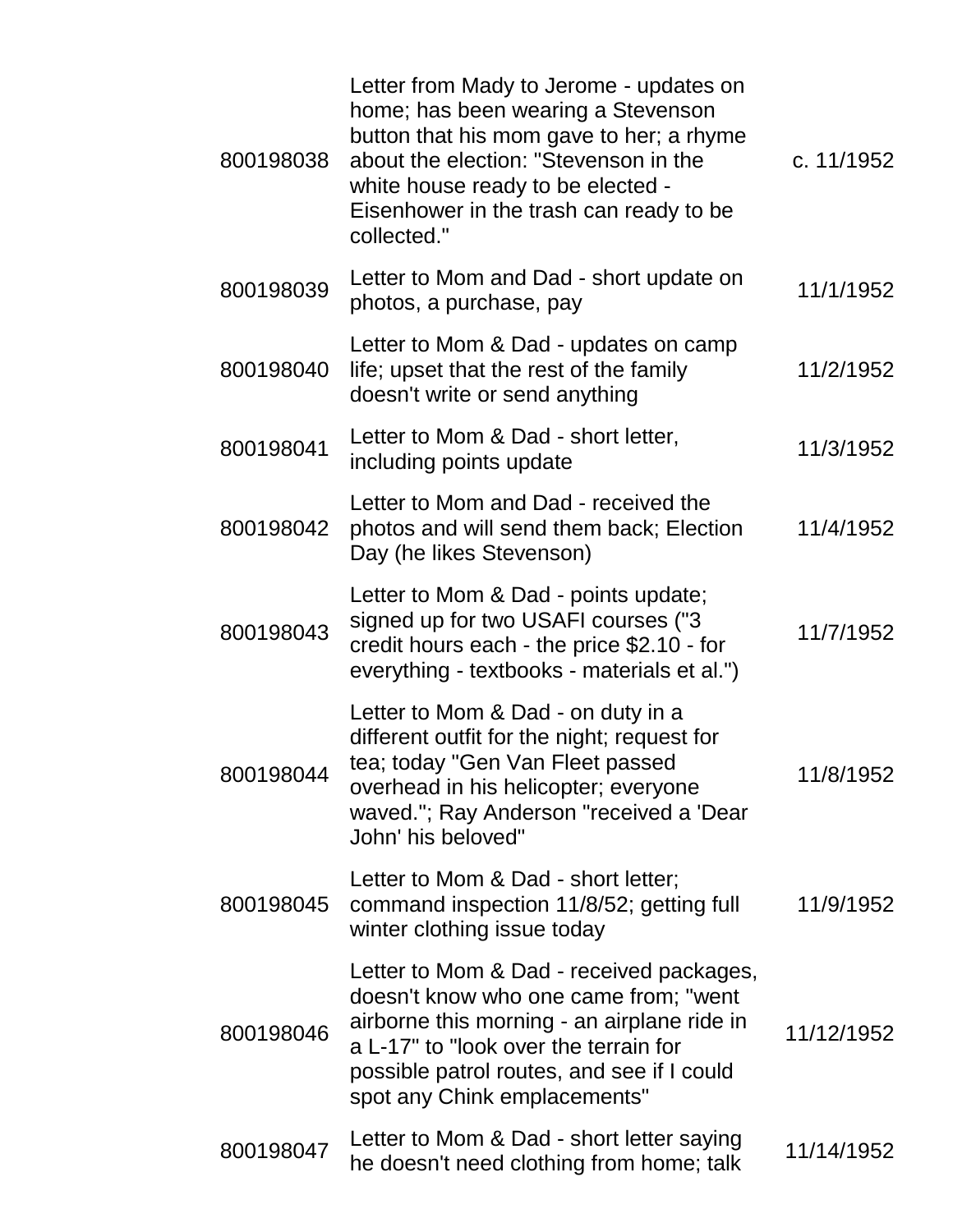about points

|   |              | 800198048 | Letter to Mom & Dad - "the regiment<br>prepares to move back on line."; going to<br>Seoul for R&R got a promotion (additional<br>\$15/month)       | 11/18/1952                               |
|---|--------------|-----------|----------------------------------------------------------------------------------------------------------------------------------------------------|------------------------------------------|
|   |              | 800198049 | Letter to Mom & Dad - returned from<br>Seoul, sent souvenirs; description of<br>Seoul army life                                                    | 11/25/1952                               |
|   |              | 800198050 | Letter to Mom & Dad - details of<br>Thanksgiving; "Things have been real<br>quiet on the front"                                                    | 11/28/1952                               |
|   |              | 800198051 | Letter to Mom & Dad - received packages<br>from home; waiting for an attack; points<br>and pay; got color photo taken for the<br>Division yearbook | 11/30/1952                               |
|   |              |           | <b>Personal Correspondence Continued</b>                                                                                                           | <b>Bulk 1952-</b><br>1953, 2006-<br>2014 |
| 1 | $\mathbf{2}$ | 800198052 | Letter to Mom & Dad - short letter;<br>cancelled R&R for people and are flying<br>rotating men home for Christmas;<br>upcoming move                | 12/4/1952                                |
|   |              | 800198053 | Letter to Mom & Dad - weather updates;<br>"Action has been quiet; very little incoming<br>rounds, etc."                                            | 12/5/1952                                |
|   |              | 800198054 | Letter to Mom & Dad - going into reserve<br>soon; someone received a small<br>Christmas tree they put up                                           | 12/14/1952                               |
|   |              |           | Letter to Mom & Dad - rumors about                                                                                                                 |                                          |
|   |              | 800198055 | moves, "our enemy has hinted that he will<br>attack Xmas Eve, or New Year's Eve."                                                                  | 12/21/1952                               |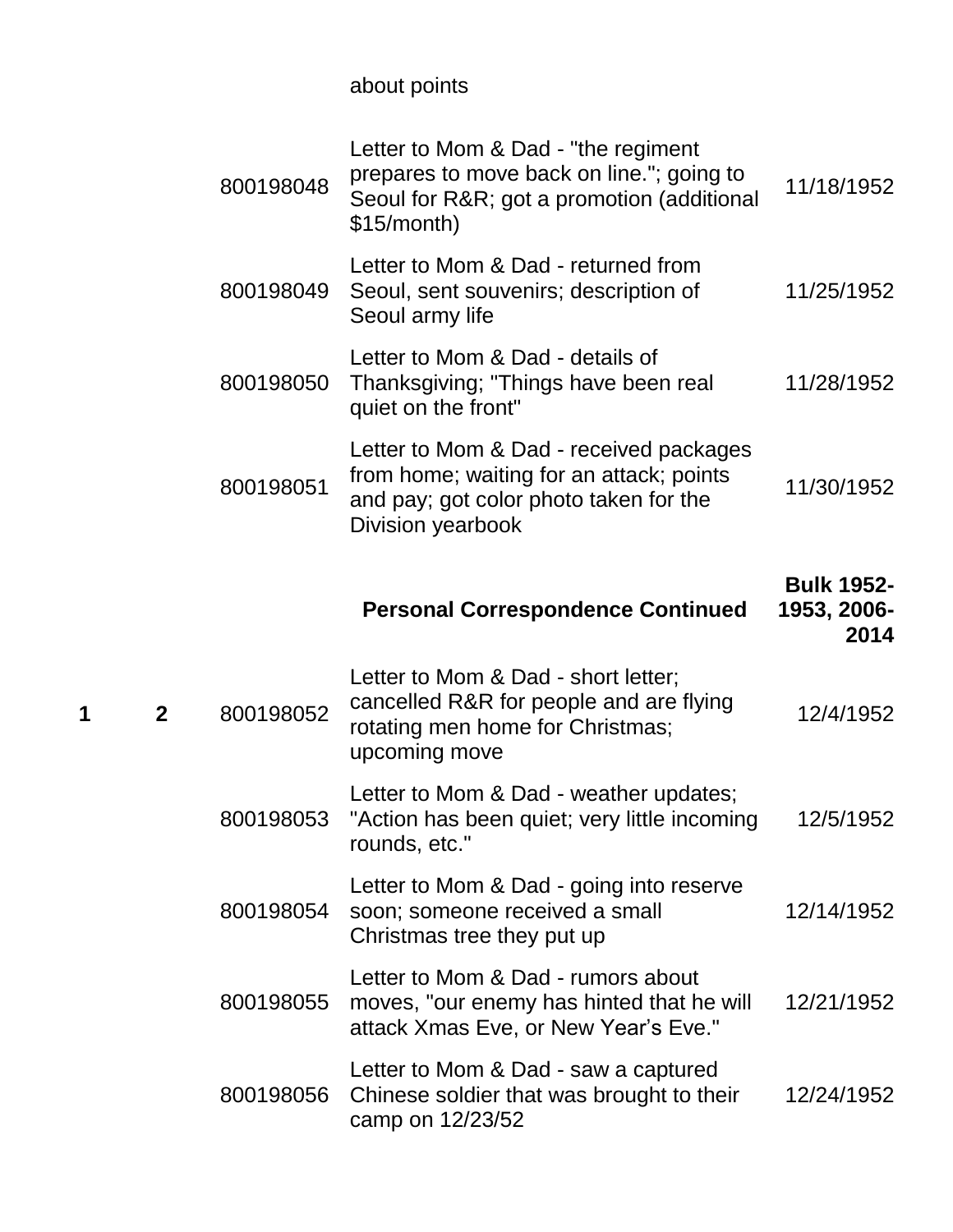| 800198057 | Letter to "My Dear UN Forcees" from a<br>child at the Dong Duck school - local kids<br>wrote a Christmas letter to UN soldiers<br>thanking them for their service and a wish<br>for a victory over their enemies so they<br>"can live peacefully happily and easily";<br>enclosed with a short explanation of the<br>letter | $C_{1}$<br>12/25/1952 |
|-----------|-----------------------------------------------------------------------------------------------------------------------------------------------------------------------------------------------------------------------------------------------------------------------------------------------------------------------------|-----------------------|
| 800198058 | Letter to Mom & Dad - had duty on New<br>Year's Eve; points and pay update                                                                                                                                                                                                                                                  | 1/1/1953              |
| 800198059 | Letter to Mom & Dad - expecting to not be<br>back on line until March; weather updates                                                                                                                                                                                                                                      | 1/5/1953              |
| 800198060 | Letter to Mom & Dad - "Joe Chink is<br>getting a little active; three jets flew over<br>yesterday about noon time and strafed<br>and bombed an ammo dump about one<br>mile from us", description, "about fifteen<br>casualties"; selected to go to the<br>Intelligence School at Div Rear                                   | 1/9/1953              |
| 800198061 | Letter to Mom & Dad - returned from<br>Intelligence School, details of school;<br>"Back here morale is low" - a company<br>man was killed flying home for Christmas;<br>sent photos home                                                                                                                                    | 1/16/1953             |
| 800198062 | Letter to Mom & Dad - bombing her talked<br>about in 1/9/53 letter turned out to be<br>"marine planes - but the Marines won't<br>admit it"                                                                                                                                                                                  | 1/20/1953             |
| 800198063 | Letter to Mom & Dad - he made Cpl.; "flu<br>epidemic in Korea"; rumors about going<br>back on line                                                                                                                                                                                                                          | 1/23/1953             |
| 800198064 | Letter to Mom & Dad - short letter about<br>possible upcoming leave in Japan                                                                                                                                                                                                                                                | 1/27/1953             |
| 800198065 | Letter to Mom & Dad - off reserve, but<br>"about three miles behind the shooting.";<br>received graduation certificate for Div Intel<br>School; request for money order to use for<br>R&R                                                                                                                                   | 2/1/1953              |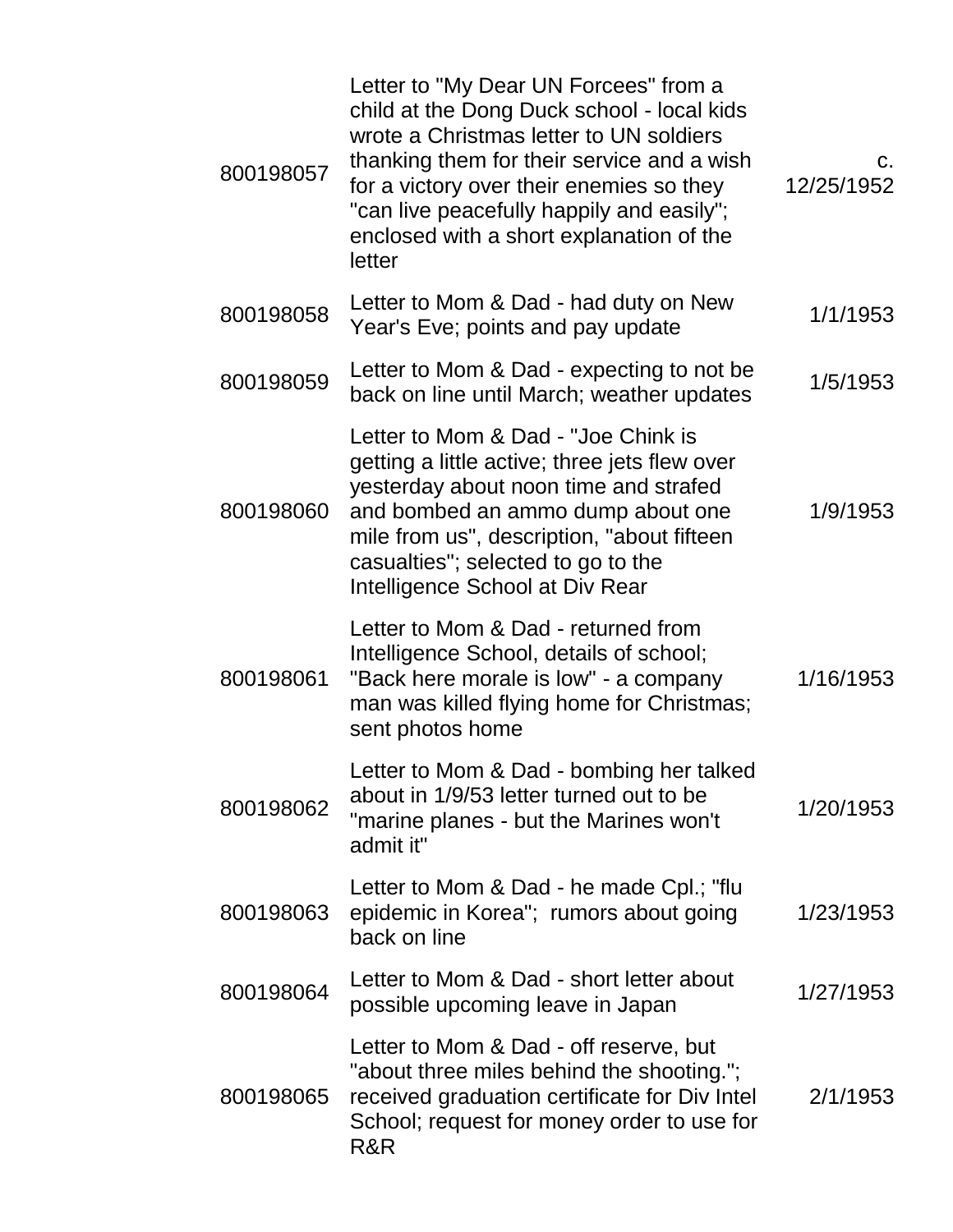| 800198066 | Letter to Mom & Dad - talk about rotating<br>out; "We had a visit today from Col<br>Truman, our new assistant Div CO"; talk<br>about "the recent fiasco on T-Bone" that<br>ended in "a needless waste of lived to<br>amuse a few pieces of brass."                                                                                                                                                     | 2/5/1953  |
|-----------|--------------------------------------------------------------------------------------------------------------------------------------------------------------------------------------------------------------------------------------------------------------------------------------------------------------------------------------------------------------------------------------------------------|-----------|
| 800198067 | Letter to Mom & Dad - Billy Reynolds<br>rotated 2/9/53; Gen Taylor might visit their<br>camp; scraped his leg and other were<br>joking around "pinning a CMH on me,<br>purple heart, etc."                                                                                                                                                                                                             | 2/10/1953 |
| 800198068 | Letter to Mom & Dad - short note to say<br>they "moved up on line on 12 Feb";<br>Chinese probed the night before                                                                                                                                                                                                                                                                                       | 2/14/1953 |
| 800198069 | Letter to Mom & Dad - explanation of the<br>difference faced by those stationed in<br>South Korea compared to where he is,<br>understaffing on line, rat-infested bunkers,<br>showering with helmets on, etc.                                                                                                                                                                                          | 2/16/1953 |
| 800198070 | Letter to Mom & Dad - talk about points<br>and pay while on R&R Division<br>yearbooks will be sent to home<br>addresses; request for tea                                                                                                                                                                                                                                                               | 2/22/1953 |
| 800198071 | Letter to Mom & Dad - points update; will<br>call home when in Japan for leave ("six<br>minute time limit on all calls"; furlough<br>time update                                                                                                                                                                                                                                                       | 2/28/1953 |
| 800198072 | Letter to Mom & Dad - off line, "blocking<br>Bn for the Div"; update on points; weather<br>update                                                                                                                                                                                                                                                                                                      | 3/5/1953  |
| 800198073 | Letter to Mom & Dad - preparing for leave<br>to Japan; talk about moves, additional<br>ROK Divisions, speculation of an<br>amphibious operation; "65th Regt (Puerto<br>Rico Regt)" being integrated after court<br>martial; ammunition, fuel, jeep shortages;<br>"The news of Stalins death has caused to<br>gayiety [sic] or sorrow here; the prevailing<br>attitude is 'So what, we're still here."" | 3/8/1953  |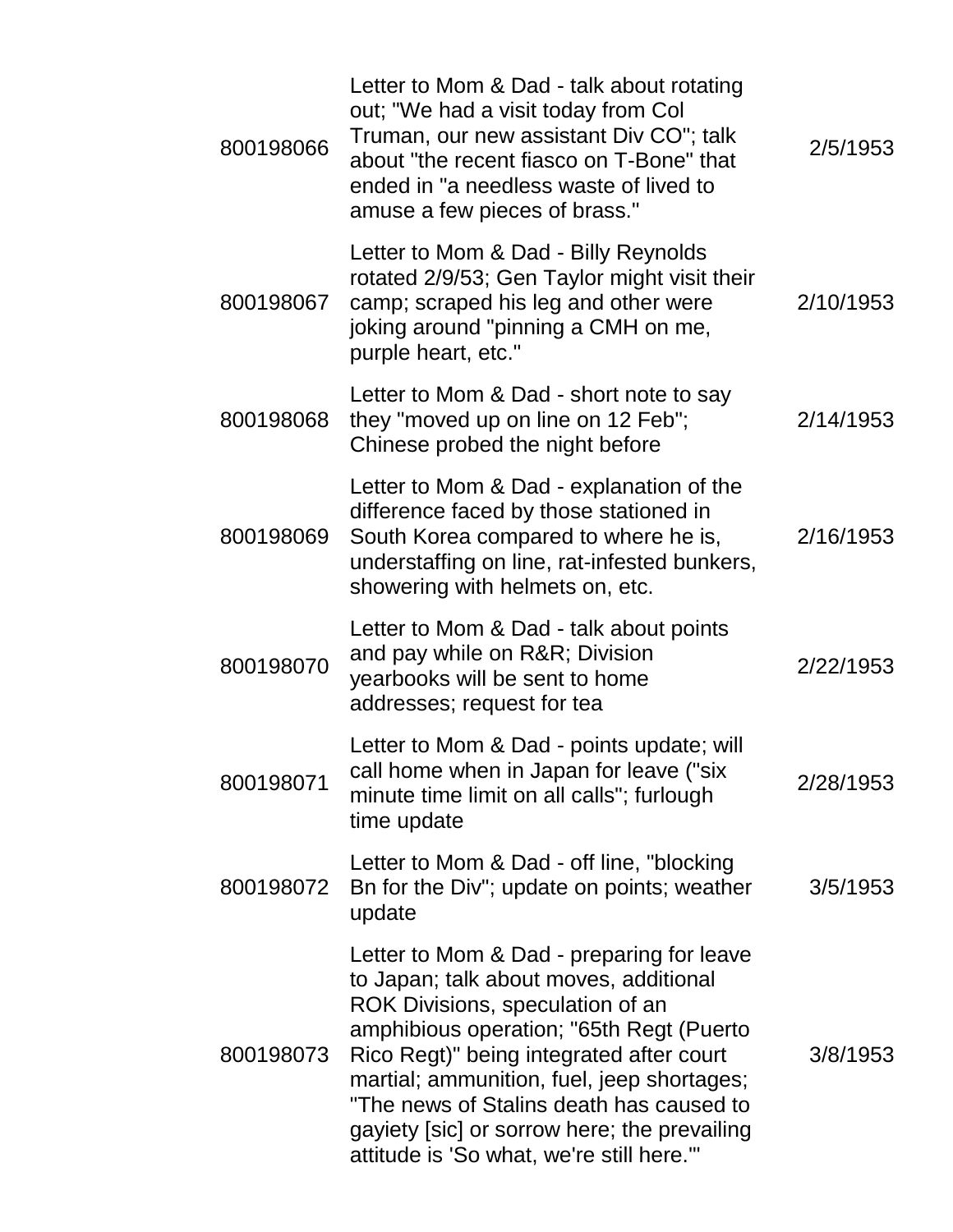| 800198074 | Letter to Mom & Dad - preparing for leave<br>to Japan, will leave from Camp Drake;<br>attended a USO show                                                                                                                                                                                            | 3/11/1953 |
|-----------|------------------------------------------------------------------------------------------------------------------------------------------------------------------------------------------------------------------------------------------------------------------------------------------------------|-----------|
| 800198075 | Letter to Mom and Dad - returned from<br>leave 3/22/53; trip to Japan "was the most<br>miserable trip I ever took", once in Japan<br>things were great, details of the trip, no<br>international phone calls while he was<br>there, sent china home; speculation on<br>rotating out; weather updates | 3/23/1953 |
| 800198076 | Letter to Mom and Dad - update on his<br>weight; wants to buy a better camera;<br>points update                                                                                                                                                                                                      | 3/25/1953 |
| 800198077 | Letter to Mom & Dad - recent nearby<br>attacks "on all sides of us - but not at us.";<br>talk about cameras; speculation about<br>getting the Commendation Ribbon with<br><b>Metal Pendant</b>                                                                                                       | 3/27/1953 |
| 800198078 | Letter to Mom & Dad - sadness has sunk<br>in after R&R in Japan; details on<br>Canadian soldiers that have been staying<br>with them; points update; missed pay<br>while he was on R&R                                                                                                               | 3/31/1953 |
| 800198079 | Letter to Mom & Dad - saw an "all GI USO<br>show today" and "are supposed to get<br>'April in Paris' tomorrow night"; "The<br>situation has quieted down."                                                                                                                                           | 4/3/1953  |
| 800198080 | Letter to Mom & Dad - moving tomorrow<br>to a 2 point zone; weather updates                                                                                                                                                                                                                          | 4/7/1953  |
| 800198081 | Letter to Mom & Dad - rotating people out<br>based on projected points; details on the<br>reserve area                                                                                                                                                                                               | 4/11/1953 |
| 800198082 | Letter to Mom & Dad - softball league at<br>the reserve area (he plays catcher);<br>promotions for the company have slowed                                                                                                                                                                           | 4/13/1953 |
| 800198083 | Letter to Mom & Dad - points update; says<br>of Sgt Yerkes: "That rat never got within<br>one mile of the line."                                                                                                                                                                                     | 4/17/1953 |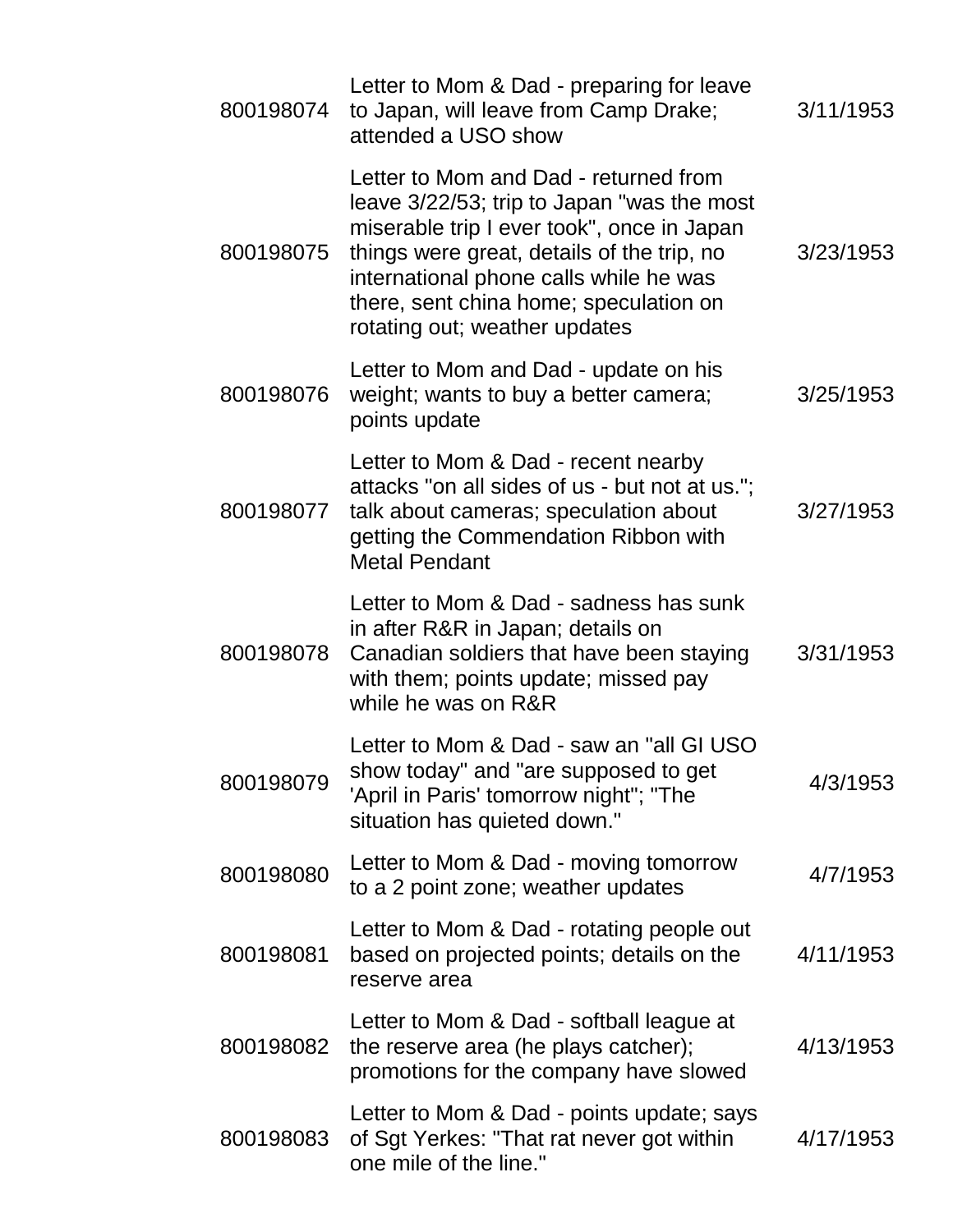| 800198084 | Letter to Mom & Dad - not much action in<br>camp "with the exception of a field<br>exercise"; speculation on rotating out;<br>returned half of their winter issued clothing                                                       | 4/22/1953 |
|-----------|-----------------------------------------------------------------------------------------------------------------------------------------------------------------------------------------------------------------------------------|-----------|
| 800198085 | Letter to Mom & Dad - the 2nd Div<br>celebrated 1000 days in Korea on<br>4/25/53, but he didn't attend the gala;<br>going into the field for 5 days                                                                               | 4/26/1953 |
| 800198086 | Letter to Mom & Dad - weather updates;<br>points updates; "One of the repatriated<br>prisoners was a fellow from our outfit that<br>we thought was killed."                                                                       | 4/29/1953 |
| 800198087 | Letter to Mom & Dad - returned from the<br>field; will rotate in June                                                                                                                                                             | 5/4/1953  |
| 800198088 | Letter to Mom & Dad - plans for furlough;<br>details on meal time; won't get a<br>promotion unless he extends his tour;<br>waiting on the mail clerk to get his money<br>order                                                    | 5/7/1953  |
| 800198089 | Letter to Mom & Dad - rumor about<br>leaving 6/3/53; "award has been approved<br>by Regt"; an accidental weapon discharge<br>grazed his leg on 5/8/53, but they aren't<br>telling anyone so the soldier doesn't get in<br>trouble | 5/9/1953  |
| 800198090 | Letter to Mom & Dad - received package<br>from home and classmate's wedding<br>invitation; talk about furloughs and<br>debarkation; talk about safety                                                                             | 5/14/1953 |
| 800198091 | Letter to Mom & Dad - rumors about<br>rotating out; speculation about remainder<br>of duty after furlough                                                                                                                         | 5/17/1953 |
| 800198092 | Letter to Mom & Dad - points talk; details<br>of the Division yearbook; speculation<br>about rotating out                                                                                                                         | 5/21/1953 |
| 800198093 | Letter to Mom & Dad - speculation about<br>rotating out; reminiscing about home; still<br>in reserve                                                                                                                              | 5/23/1953 |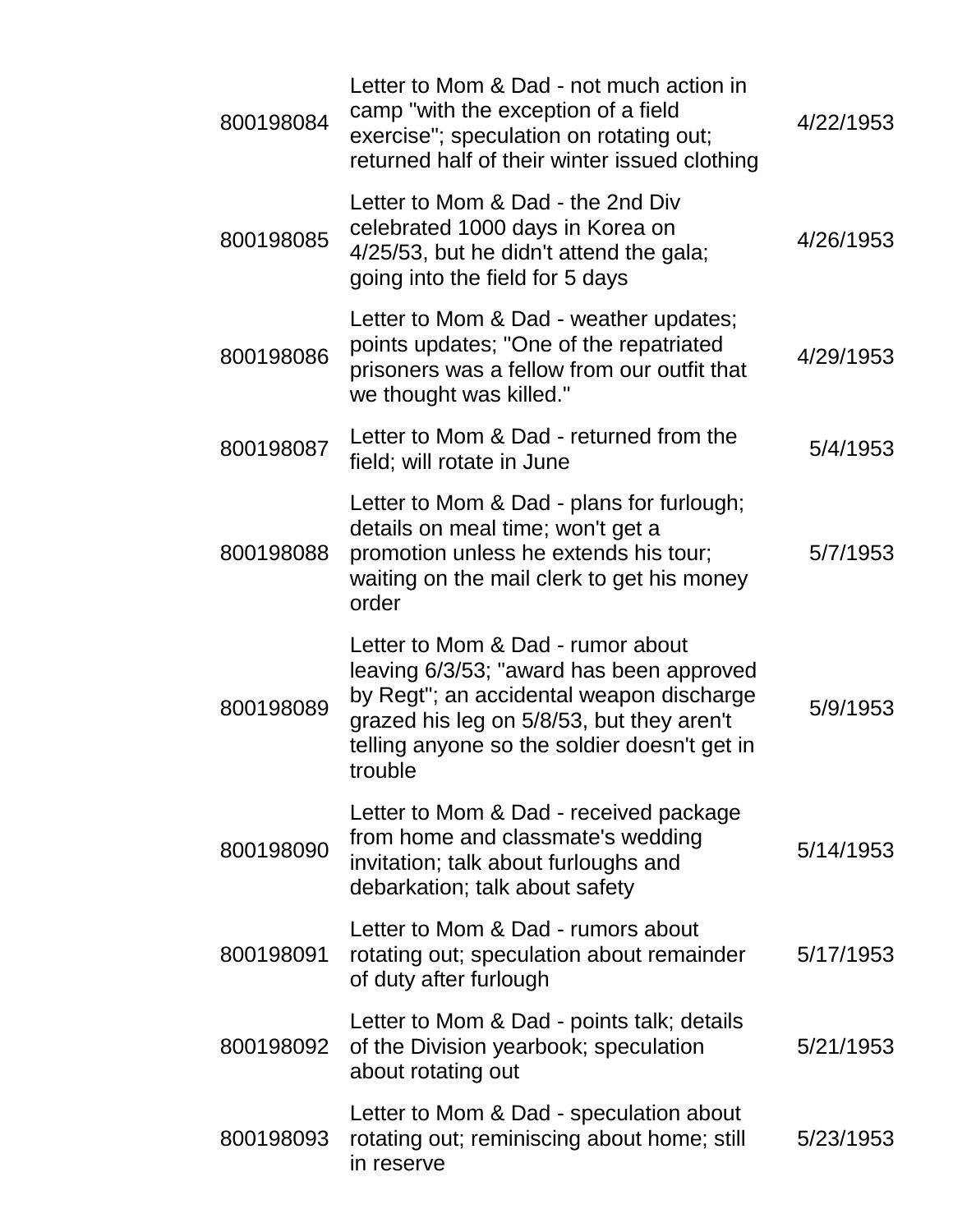| 800198094 | Letter to Mom & Dad - received orders<br>that he will receive the Commendation<br>Ribbon with Metal Pendant; weather and<br>camp life updates                                                                                                                                                                                                            | 5/26/1953               |
|-----------|----------------------------------------------------------------------------------------------------------------------------------------------------------------------------------------------------------------------------------------------------------------------------------------------------------------------------------------------------------|-------------------------|
| 800198095 | Letter to Mom & Dad - short note to say<br>he will be leaving "6 June on Big R, and<br>will catch a West Coast boat."                                                                                                                                                                                                                                    | 6/1/1953                |
| 800198096 | Letter to Mom & Dad - at Div Rear and<br>"should be leaving for Inchon tomorrow<br>morning"                                                                                                                                                                                                                                                              | 6/7/1953                |
| 800198097 | Letter to Mom & Dad - shipping out of<br>Inchon that afternoon, assigned to Camp<br>Kilmer to receive furlough orders                                                                                                                                                                                                                                    | 6/11/1953               |
| 800198098 | Poem "In lieu of a birthday card" - from<br>someone with Jerry Adler at Fort Dix,<br>rhyme to the tune of "They're Making"<br>Woopey"                                                                                                                                                                                                                    | C.<br>3/26/1954         |
| 800198099 | Copy of a letter from Jerry Adler to Bob<br>McColloch - description of his trip back to<br>Korea and the Korean Demilitarized Zone<br>(DMZ); commentary on the South Korean<br>view of the United States and Americans;<br>discussion of war time and one battle, in<br>particular (unnamed, but most likely the<br>Chinese offensive in September 1952) | 2/15/2006               |
| 800198100 | Copy of email correspondence between<br>Jerry Adler and Dr. Lewis Bernstein,<br>Command Historian for the UN<br><b>Command/US-ROK Combined Forces</b><br>Command/US Forces Korea - pertaining<br>to Mr. and Mrs. Adler's trip to Korea                                                                                                                   | 7/17/2006-<br>7/18-2006 |
| 800198101 | Copy of email correspondence between<br>Jerry Adler and Dr. Lewis Bernstein,<br>Command Historian for the UN<br><b>Command/US-ROK Combined Forces</b><br>Command/US Forces Korea - pertaining<br>to Mr. and Mrs. Adler's trip to Korea; Dr.<br>Bernstein would like an oral history from<br>Mr. Adler                                                    | 9/4/2006                |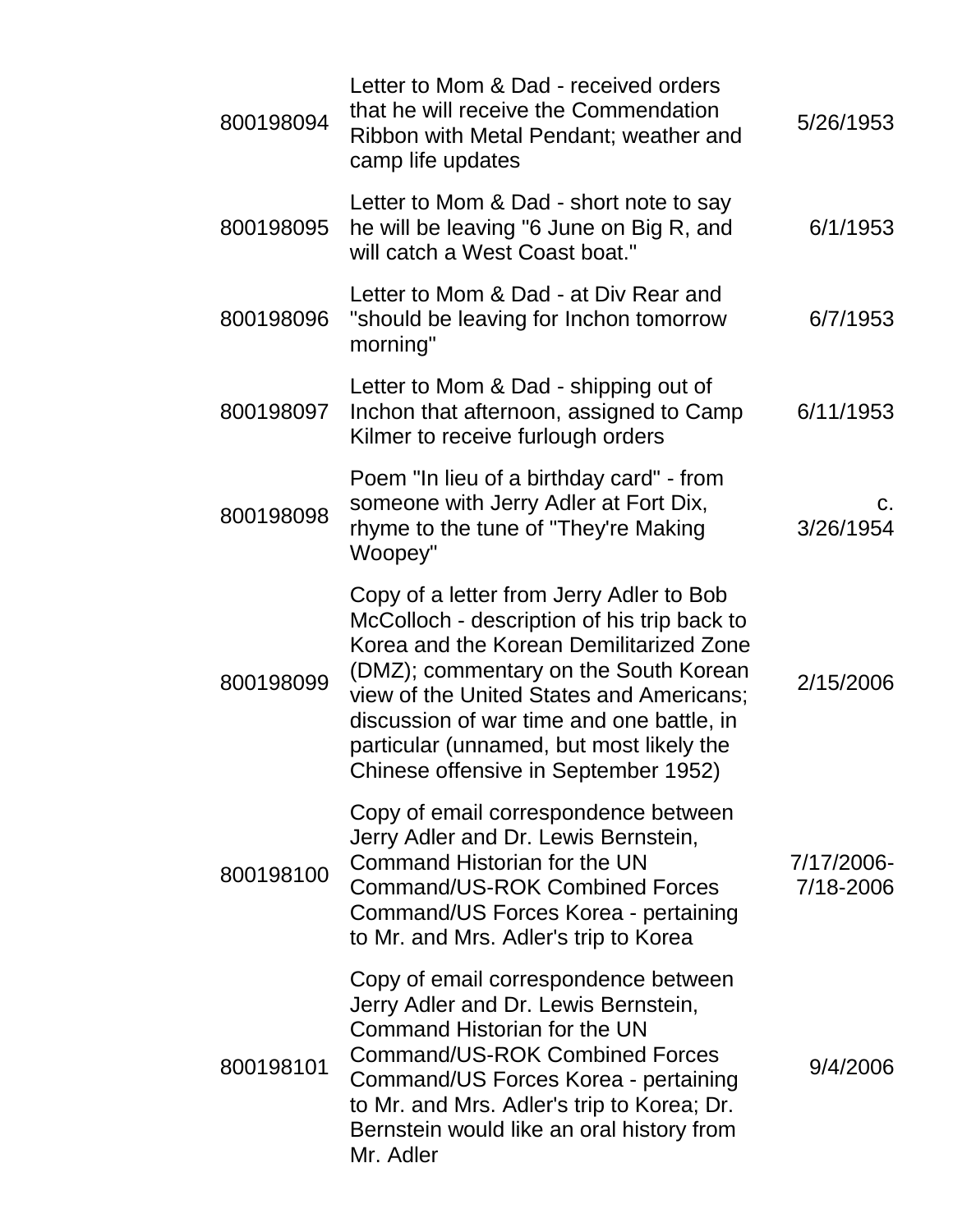| 800198102 | Copy of email correspondence between<br>Jerry Adler and Sgt. Jong Ho Yoon (USFK<br>Command History Office) - thanking Mr.<br>Adler for his story; commentary on the<br>South Korean views of the United States<br>Army's involvement in the Korean War              | 10/17/2006                |
|-----------|---------------------------------------------------------------------------------------------------------------------------------------------------------------------------------------------------------------------------------------------------------------------|---------------------------|
| 800198103 | Copy of email correspondence between<br>Jerry Adler and Dr. Lewis Bernstein,<br>Command Historian for the UN<br>Command/US-ROK Combined Forces<br>Command/US Forces Korea - thanks and<br>follow-up on Mr. and Mrs. Adler's trip to<br>Korea                        | 10/18/2006-<br>10/19/2006 |
| 800198104 | Copy of a letter from Jerry Adler to Bill<br>Creech - description of his trip to Korea<br>and the Korean Demilitarized Zone<br>(DMZ); encountered an anti-US<br>demonstration at the airport on the way<br>home                                                     | 11/20/2006                |
| 800198105 | Copy of email correspondence between<br>Jerry Adler and Dr. Lewis Bernstein,<br>Command Historian for the UN<br><b>Command/US-ROK Combined Forces</b><br>Command/US Forces Korea - request for<br>a copy of a map seen on a table at the<br><b>Observation Post</b> | 3/17/2007-<br>3/26/2007   |
| 800198106 | Copy of email correspondence between<br>Jerry Adler and Dr. Lewis Bernstein,<br>Command Historian for the UN<br>Command/US-ROK Combined Forces<br>Command/US Forces Korea - pertaining<br>to Mr. Adler's 3/17/2007 map request                                      | 5/16/2007                 |
| 800198107 | Copy of a letter from Jerry Adler to<br>Senator John W. Warner - regarding the<br>Pentagon's decision to decrease the<br>number of those killed in action (KIA) in<br>the Korean War from 54,246 to fewer than<br>28,000                                            | 10/29/2007                |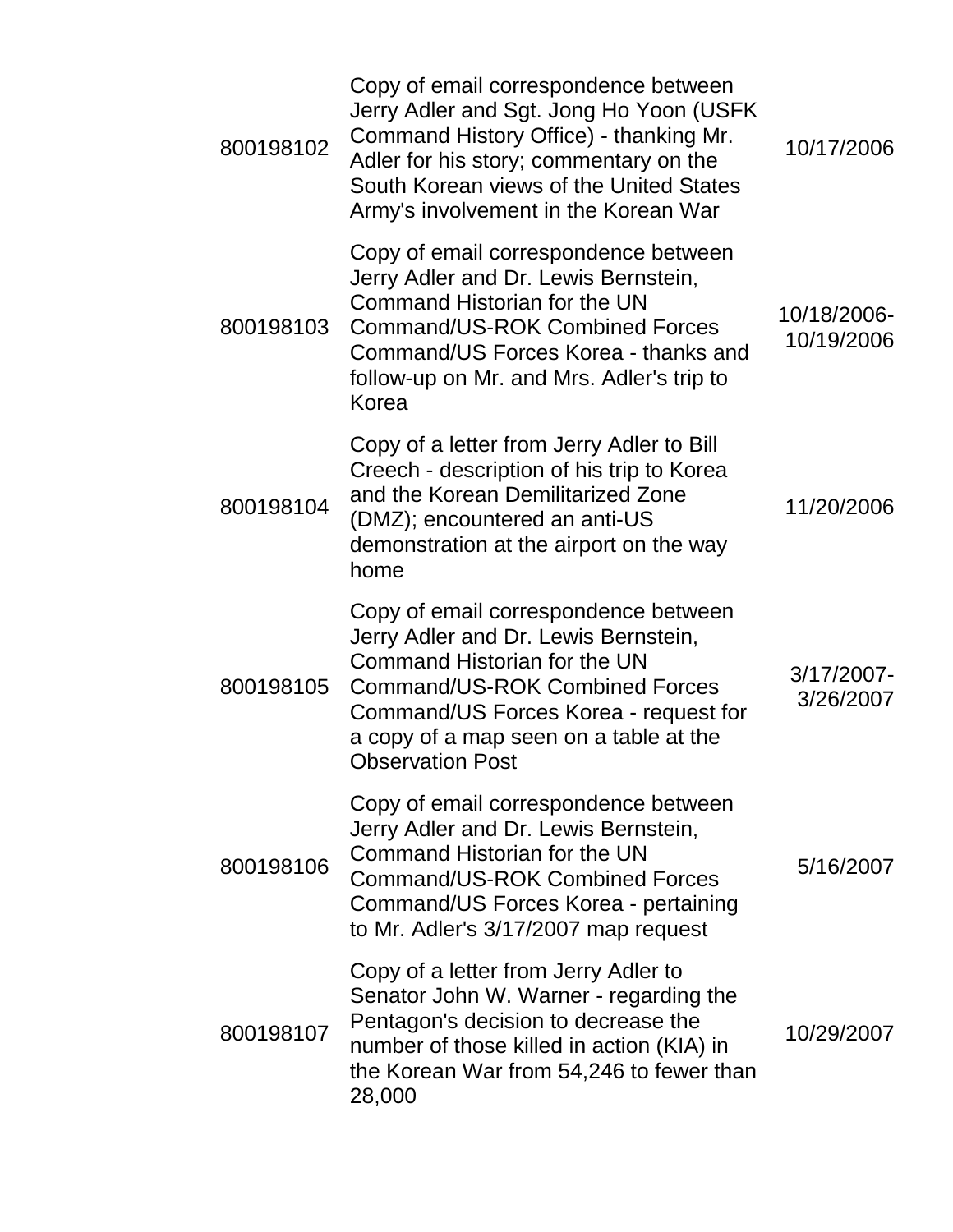|   |              | 800198108 | Copy of a letter from Jerry Adler to<br>Congressman Mark Kirk - regarding the<br>Pentagon's decision to decrease the<br>number of those killed in action (KIA) in<br>the Korean War from 54,246 to fewer than<br>28,000 | 12/3/2007          |
|---|--------------|-----------|-------------------------------------------------------------------------------------------------------------------------------------------------------------------------------------------------------------------------|--------------------|
|   |              | 800198109 | Copy of a letter from Jerry Adler to Bob<br>Holley - concerning the decision to<br>decrease the number of those killed in<br>action (KIA) in the Korean War                                                             | 11/10/2014         |
|   |              |           | <b>Military Correspondence</b>                                                                                                                                                                                          | 1954-1958,<br>n.d. |
| 1 | $\mathbf{3}$ | 800198110 | Welcome letter from the Headquarters of<br>the 2nd Infantry Division                                                                                                                                                    | n.d.               |
|   |              | 800198111 | Letter of Appointment as a Reserve<br>Commissioned Officer of the Army -<br>ranked a Sergeant at the time; signed by<br>Colonel C.A. Worthington; accepted<br>6/16/1954                                                 | 6/9/1954           |
|   |              | 800198112 | Letter to the Deputy Post Commander at<br>Fort Jay, New York of Appointment in the<br>Army Reserve - from the Headquarters<br>First Army, signed by Captain Albert R.<br>Sushko                                         | 6/10/1954          |
|   |              | 800198113 | <b>Photocopy of Removal from Active Status</b><br>in the Army Reserve                                                                                                                                                   | 9/10/1958          |
|   |              | 800198114 | Letter of Discharge as a Reserve<br>Commissioned Officer of the Army                                                                                                                                                    | 8/23/1963          |
| 1 | 4            |           | <b>Biographical Materials</b>                                                                                                                                                                                           | 1951-1996,<br>n.d. |
|   |              | 800198115 | Armed Forces Liberty Pass - Pvt.-2<br>classification                                                                                                                                                                    | 12/8/1951          |
|   |              | 800198116 | Soldiers Savings deposit slip - for \$5.00                                                                                                                                                                              | 8/31/1952          |
|   |              | 800198117 | Soldiers Savings deposit slip - for \$150.00                                                                                                                                                                            | 9/30/1952          |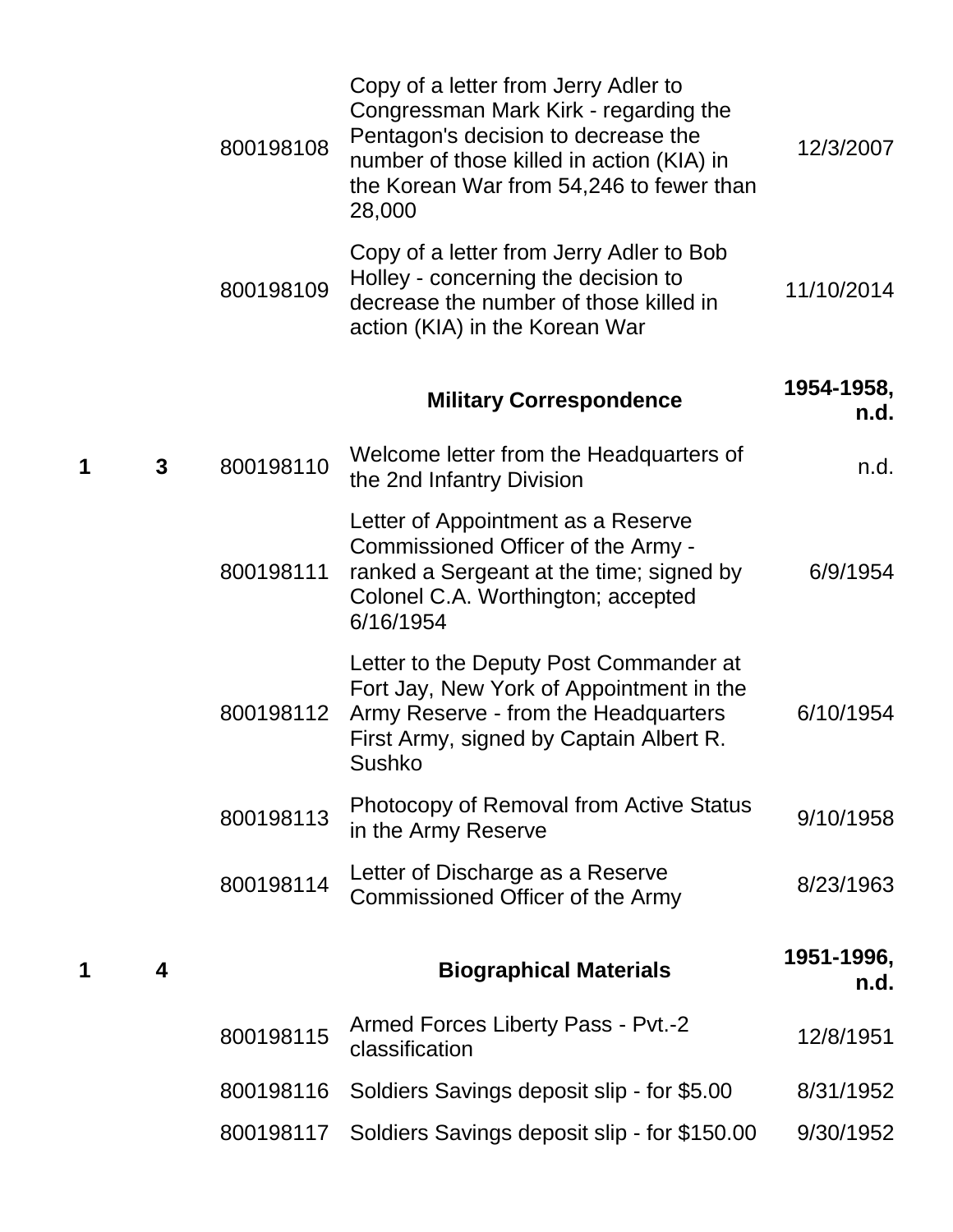| 800198118 | Soldiers Savings deposit slip - for \$25.00                                                                                                                                                                                                                | 10/31/1952 |
|-----------|------------------------------------------------------------------------------------------------------------------------------------------------------------------------------------------------------------------------------------------------------------|------------|
| 800198119 | Soldiers Savings deposit slip - for \$25.00                                                                                                                                                                                                                | 12/31/1952 |
| 800198120 | <b>Temporary Post Exchange Permit from</b><br>the Kokura R&R Center                                                                                                                                                                                        | 3/15/1953  |
| 800198121 | Armed Forces Liberty Pass - Sgt.<br>Classification                                                                                                                                                                                                         | 2/8/1954   |
| 800198122 | Certificate for Education and Training -<br>approved for a Bachelor of Arts and a<br>Master of Arts degree program from<br><b>Rutgers University</b>                                                                                                       | 8/3/1954   |
| 800198123 | <b>Armed Forces of the United States</b><br>identification card - 2nd Lt. classification,<br>expires 7/2/1961                                                                                                                                              | 7/2/1956   |
| 800198124 | Honorable Discharge certificate - for<br>Jerome W Adler as 1st Lieutenant Infantry                                                                                                                                                                         | 8/23/1963  |
| 800198125 | <i>Impact</i> newsletter - "Marketing, financial<br>and economic news and research for the<br>wine and spirits executive"                                                                                                                                  | 2/15/1978  |
| 800198126 | Response to Request for Separation<br>Documents/Information and a photocopy<br>of the Report of Separation                                                                                                                                                 | 8/31/1996  |
| 800198127 | <b>Armed Forces of the United States</b><br>Geneva Conventions identification card -<br>Pvt. classification                                                                                                                                                | n.d.       |
| 800198128 | Newspaper clipping "Commissioned in<br>Reserve" - Sgt. Adler being sworn in at<br>Governors Island as 2nd Lieutenant                                                                                                                                       | n.d.       |
| 800198129 | Untitled poem - presumably written by<br>Jerry Adler, about how fun life will be as a<br>civilian once "free and clear of the Army"                                                                                                                        | n.d.       |
| 800198130 | Biographical story titled "US Army 1951-<br>1954" - typed copy attached to<br>photocopies of various military documents<br>(i.e., Certificate of Clearance, Army<br><b>Reserve Officer Evaluation Report,</b><br>Record of Assignments, list of Awards and | n.d.       |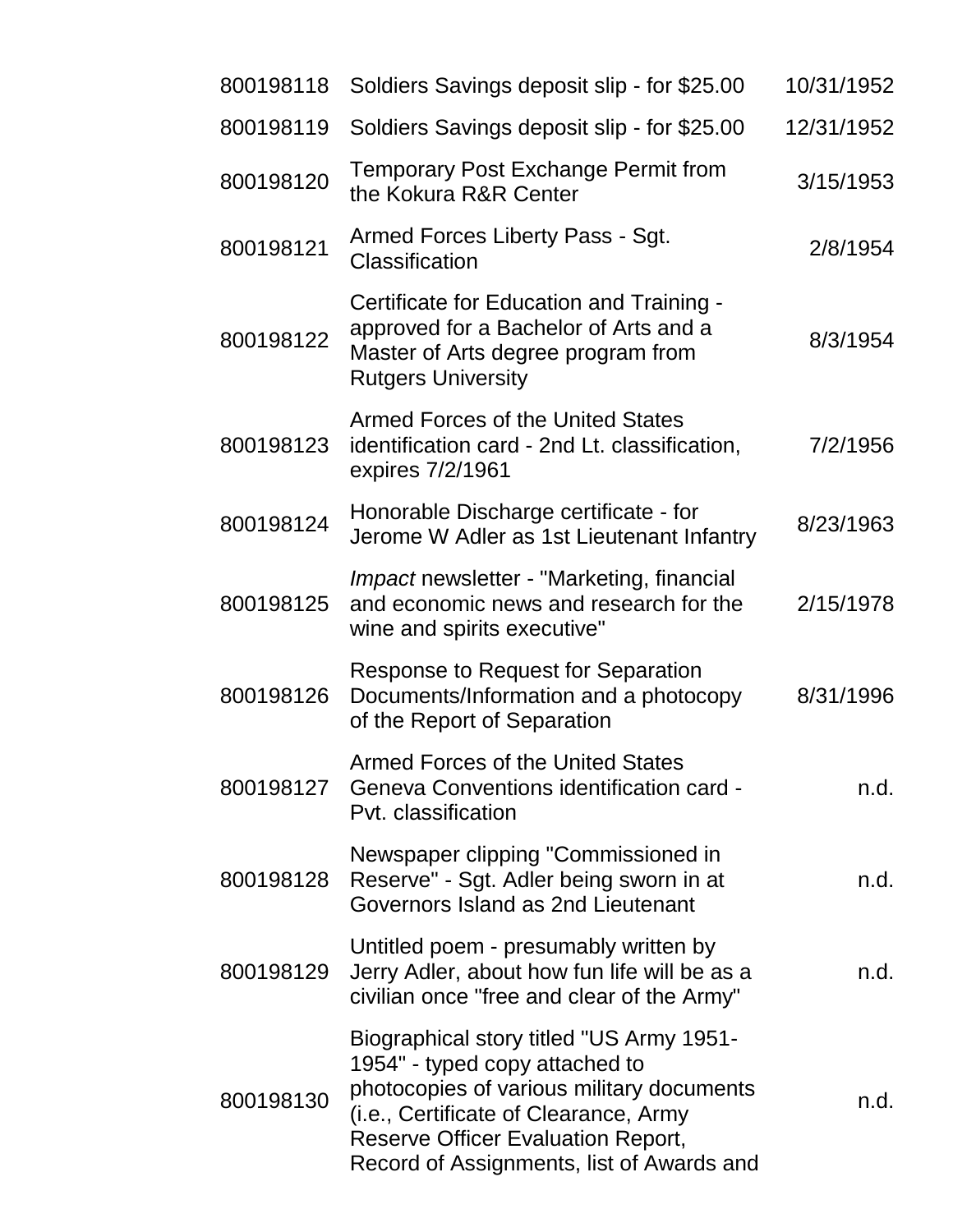Decorations, etc.)

| 1 | 5 |           | <b>Military Documents</b>                                                                                                                                                                                                                                    | 1944, 1953              |
|---|---|-----------|--------------------------------------------------------------------------------------------------------------------------------------------------------------------------------------------------------------------------------------------------------------|-------------------------|
|   |   | 800198131 | War Department's Korean phrase book                                                                                                                                                                                                                          | 3/27/1944               |
|   |   | 800198132 | Special Orders number 19 - promotions<br>listing, Adler from Private First Class to<br>Corporal E-4                                                                                                                                                          | 1/20/1953               |
|   |   | 800198133 | <b>Patrol Debriefing Report (Intelligence</b><br>Report number 689) - Annex No 3 to<br>Periodic Intelligence Report No 689, 2nd<br>Infantry Division - mission to "ambush"<br>enemy vicinity objective", description of<br>firefight with the Chinese troops | C.<br>2/25/1953         |
|   |   | 800198134 | Memorandum to personnel returning from<br>Korea on R&R leave - outlines the rules<br>for Camp Kokura, along with photocopies<br>of the document                                                                                                              | 3/26/1953               |
|   |   | 800198135 | <b>Primaguine Therapy Register sheet</b>                                                                                                                                                                                                                     | 6/10/1953-<br>6/22/1953 |
|   |   |           |                                                                                                                                                                                                                                                              |                         |

| 1 | 6 |           | <b>Ephemera</b>                                                                                                                                                                                 | c. 1951-c.<br>1952, n.d. |
|---|---|-----------|-------------------------------------------------------------------------------------------------------------------------------------------------------------------------------------------------|--------------------------|
|   |   | 800198136 | Christmas card - Indianhead logo in the<br>center, "Merry Christmas" in red at the top<br>of the card, "Second to None" in red<br>below the logo                                                | n.d.                     |
|   |   |           | Greeting card - snowy landscape with a<br>star shining on "Greetings from the 2nd<br>800198137 US Infantry Division" in black, "Korea<br>1952" below that in blue, signed "Jerome"<br>in pencil | 1952                     |
|   |   |           | 800198138 The Rock of the Marne seal on 2 in. x 2.5                                                                                                                                             | n.d.                     |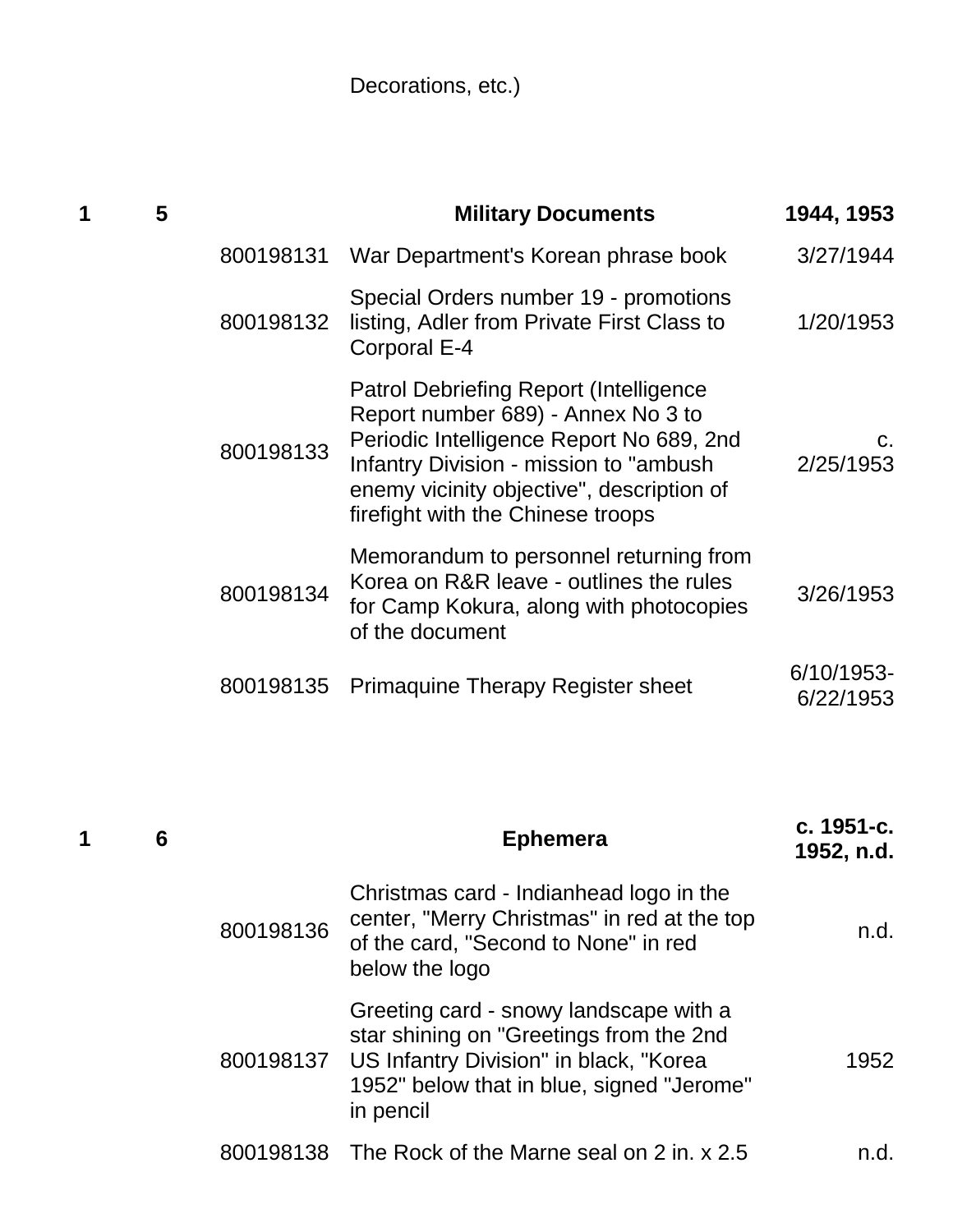|           | in. piece of paper - 3rd Infantry Division                                                                                                                                                                                                                                                                                                                        |         |
|-----------|-------------------------------------------------------------------------------------------------------------------------------------------------------------------------------------------------------------------------------------------------------------------------------------------------------------------------------------------------------------------|---------|
| 800198139 | Korean People's Army leaflet 12504 -<br>mother and crying daughter pictured<br>under a sketch of a fallen soldi er and the<br>words "Don't let your loved ones mourn<br>for you!"; text on the back asks why<br>soldiers are risking their lives and says<br>they can use the leaflet as a safe conduct<br>pass; photocopy of the front removed from<br>scrapbook | n.d.    |
| 800198140 | Korean war leaflet, unnumbered - about 5"<br>high x 6" wide; black and white sketch<br>shows a Chinese man wrapped in chains,<br>sitting underneath a Communist symbol;<br>the next frame shows a smiling Chinese<br>man with a sunrise behind him; text in<br>Mandarin                                                                                           | n.d.    |
| 800198141 | United States Safe Conduct leaflet replica<br>- distributed to UN soldiers outlining an<br>original dropped to Chinese and North<br>Korean troops telling them how to properly<br>surrender                                                                                                                                                                       | c. 1951 |
| 800198142 | United States leaflet 105 - about 5" high x<br>6" wide; one side has a black and white<br>drawing of three Chinese troops struggling<br>in the snow, one is crawling; the other<br>side is written in light blue Mandarin font                                                                                                                                    | n.d.    |
| 800198143 | United States leaflet 7096 - about 7.5"<br>high x 5" wide; on one side a Chinese<br>woman is dreaming about her soldier<br>husband coming home and hugging their<br>child; on the other side, the soldier is lying<br>dead in a stream; text in Mandarin on both<br>sides; includes a photocopy of the man in<br>the water removed from scrapbook                 | c. 1951 |
| 800198144 | United States leaflet 7156 - a giant wolf<br>with a Communist symbol on his shoulder<br>is devouring Chinese people above a<br>heap of bones; text in Mandarin on the<br>other side                                                                                                                                                                               | n.d.    |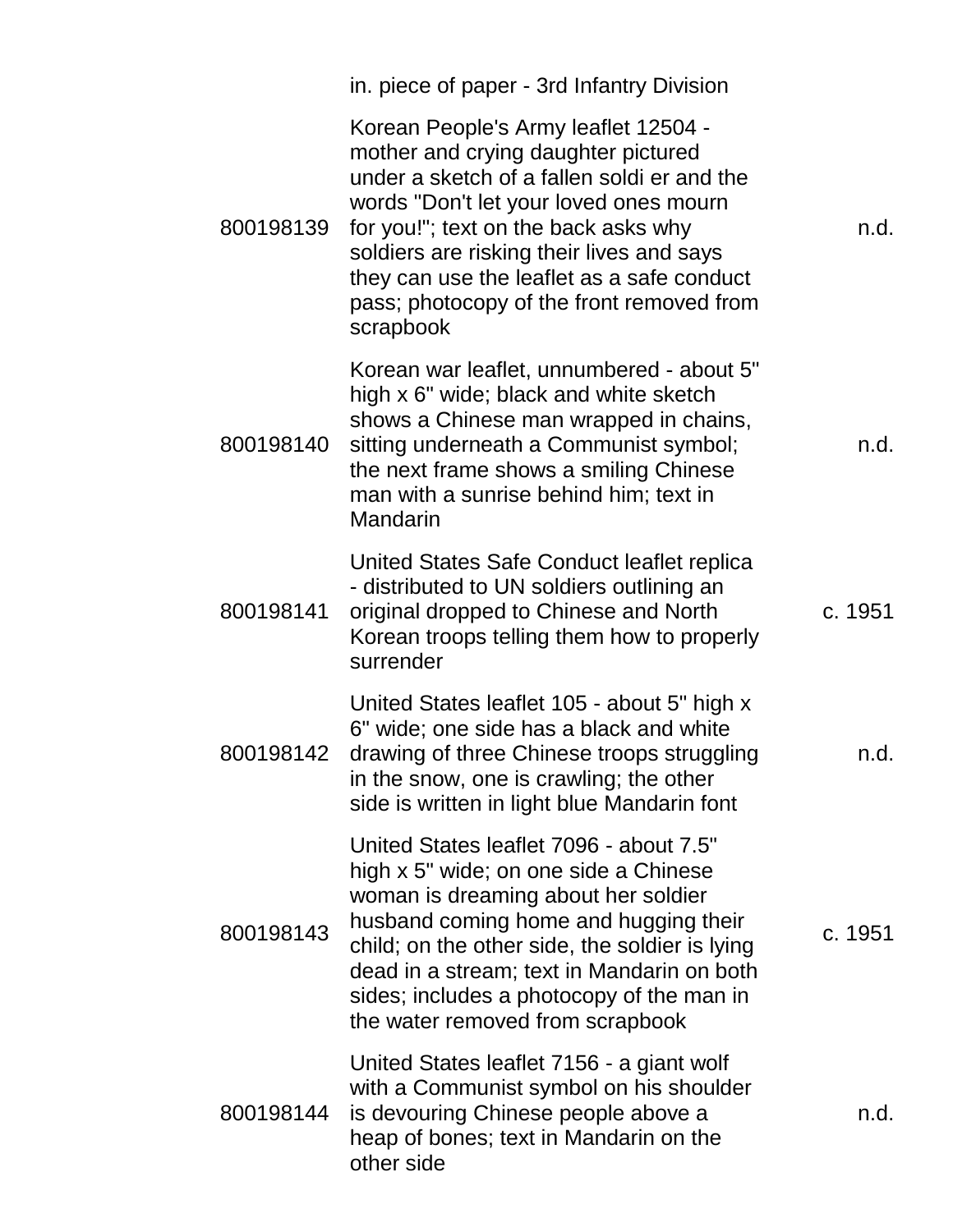| 800198145 | United States leaflet 7185 - Chinese<br>troops being forced toward the front line to<br>fight by the Russians on the front;<br>surrendering Chinese troops being<br>welcomed by the UN soldiers on the back;<br>text on both sides in Chinese; includes a<br>photocopy removed from scrapbook                                                                                                                                                                            | n.d.    |
|-----------|--------------------------------------------------------------------------------------------------------------------------------------------------------------------------------------------------------------------------------------------------------------------------------------------------------------------------------------------------------------------------------------------------------------------------------------------------------------------------|---------|
| 800198146 | Two copies of United States leaflet 7200 -<br>about 8" high x 5" wide, on orange paper<br>with black sketches; one side has six<br>frames that tell the story of a Chinese<br>Communist squad leader escaping the<br>Communist army with his remaining<br>troops and surrendering to UN forces<br>including showing their UN Safe Conduct<br>leaflets; other side is mostly Mandarin text                                                                                | c. 1952 |
| 800198147 | United States leaflet 8677 - about 5.75" x<br>11", in red, black and white; one side is a<br>drawing of an injured Chinese soldier<br>surrendering and being helped by medics,<br>the next frame shows an injured soldier<br>shooting his weapon with a big red X over<br>it; the other side has photographs of<br>injured soldiers being helped by medics;<br>text in Mandarin on both sides; includes a<br>photocopy of the side with the drawings<br>from a scrapbook | n.d.    |
| 800198148 | United States leaflet 8701 - about 8" x<br>11", in color; one side shows an air raid<br>over Chinese units and totals their<br>casualties; the other side shows an old<br>woman crying and a fallen soldier; on the<br>battlefield; text on both sides in Mandarin;<br>includes a photocopy of the side with the<br>crying woman that was removed from<br>scrapbook                                                                                                      | c. 1952 |
| 800198149 | Cabaret Star Dust business card - Kokura,<br>Japan; photo of the building on the back<br>of the card with handwritten "BUBBY"                                                                                                                                                                                                                                                                                                                                            | n.d.    |
| 800198150 | Hotel Kokusai business card - Kokura,                                                                                                                                                                                                                                                                                                                                                                                                                                    | n.d.    |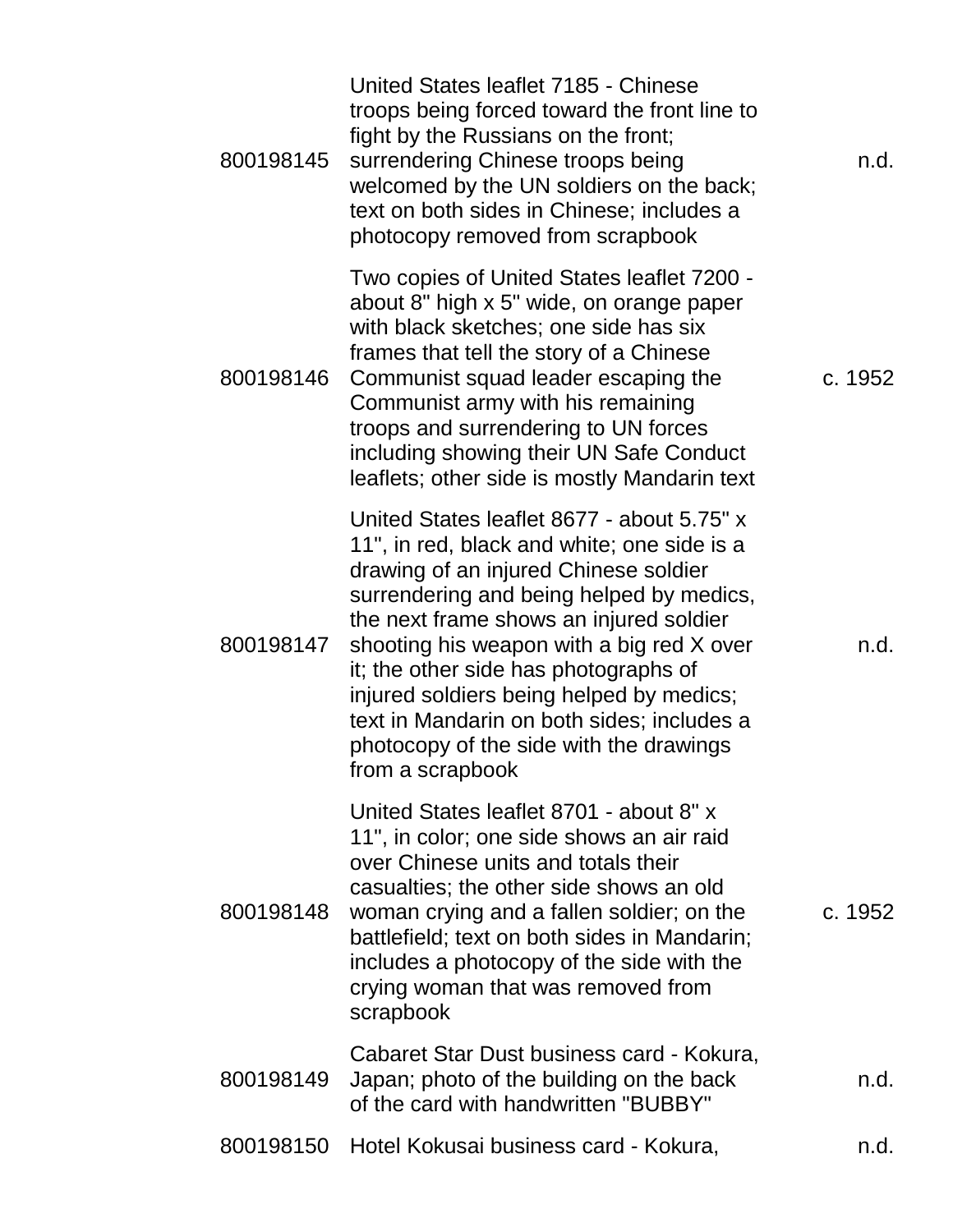Japan

| 800198151 | Hotel Waldorf Nippon restaurant and bar<br>toothpick sleeve with naked geisha<br>toothpick - Tokyo, Japan | n.d. |
|-----------|-----------------------------------------------------------------------------------------------------------|------|
| 800198152 | Two Hotel Takachiyo business cards -<br>Kokura, Japan; map on the back                                    | n.d. |
| 800198153 | Japanese currency - 1000 yen paper bill                                                                   | n.d. |
| 800198154 | Korean currency - 10 hwan paper bill                                                                      | n.d. |
| 800198155 | Korean currency - 5 won paper bill                                                                        | n.d. |
| 800198156 | Korean currency - two 10 won paper bills                                                                  | n.d. |
| 800198157 | Korean currency - 100 won paper bill                                                                      | n.d. |
| 800198158 | <b>Military Payment Certificate for 5 cents -</b><br>paper bills                                          | n.d. |
| 800198159 | <b>Military Payment Certificate for 25 cents -</b><br>paper bills                                         | n.d. |
| 800198160 | Stardust NCO Open Mess R&R guest<br>card                                                                  | n.d. |
| 800198161 | Yamada-Ya Co. Souvenir Shop business<br>card - Kokura, Japan                                              | n.d. |

# **1 7 Photographs n.d.**

| 800198162 | Black and white headshot of Jerome Adler<br>in his uniform $-5$ " high $\times$ 3.5" wide                                                                       | n.d. |
|-----------|-----------------------------------------------------------------------------------------------------------------------------------------------------------------|------|
|           | Black and white photograph of Jerome<br>800198163 Adler with a truck and hill in the<br>background - about 3" high x 4.25" wide                                 | n.d. |
| 800198164 | Black and white photograph of an airplane<br>overhead - about 3" high x 4.25" wide                                                                              | n.d. |
| 800198165 | Black and white photograph of Jerome<br>Adler standing in front of a helicopter, with<br>army tents and hills in the background -<br>about 3" high x 4.25" wide | n.d. |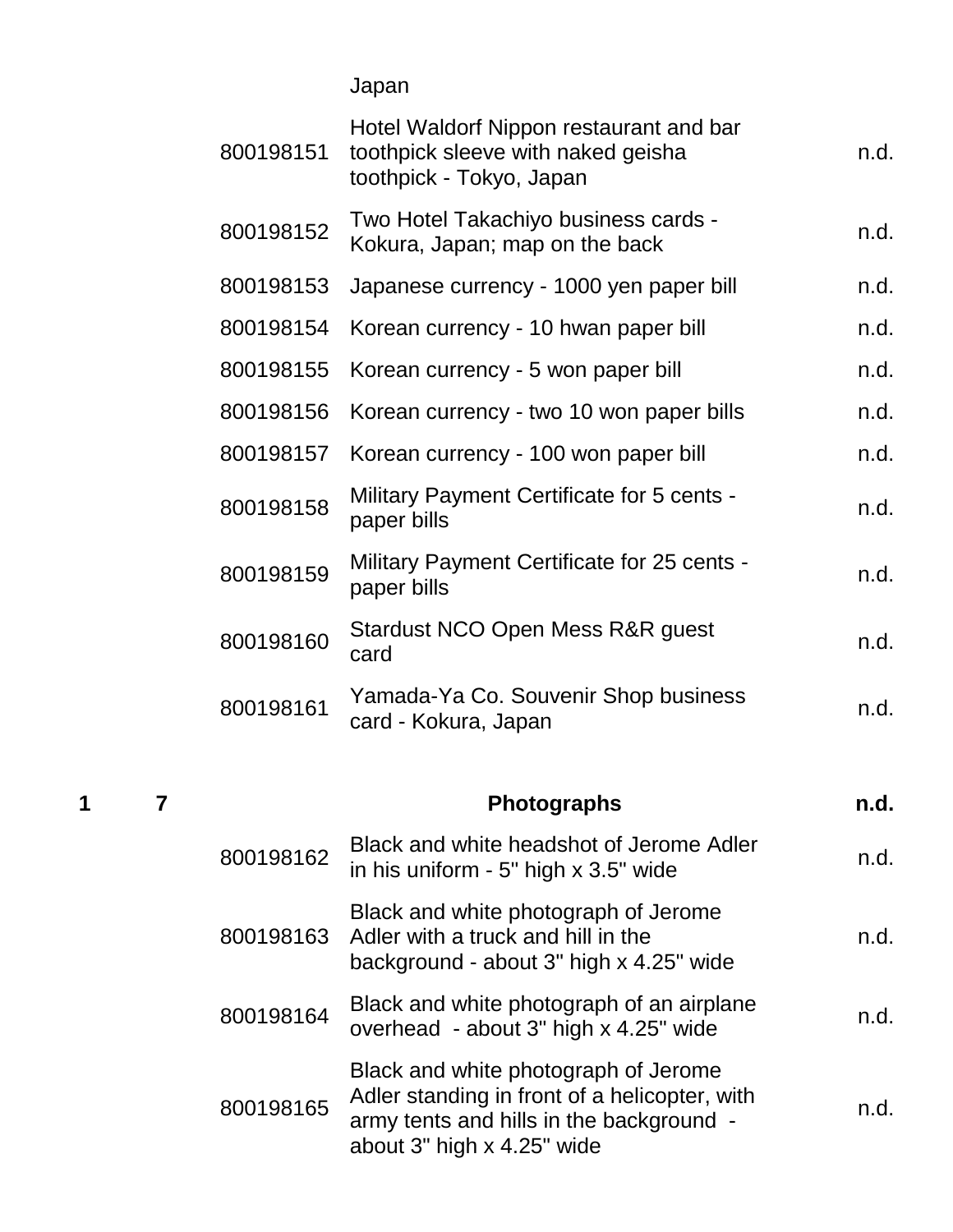| 800198166 | Black and white photograph of troops<br>standing in line, an American flag and hills<br>are in the background, army jeeps are<br>parked to the left of the troops - about 3"<br>high $x$ 4.25" wide                                                               | n.d. |
|-----------|-------------------------------------------------------------------------------------------------------------------------------------------------------------------------------------------------------------------------------------------------------------------|------|
| 800198167 | Black and white photograph of two Asian<br>men in uniforms with 2nd Infantry patches<br>on the shoulder standing in front of a tent;<br>tent has a sign labeled "Tailor Shop" with<br>the slogan "All work done Free!"<br>underneath - about 3" high x 4.25" wide | n.d. |
| 800198168 | Black and white photograph of a soldier in<br>uniform standing outside, two army tents<br>in the background left, two army jeeps<br>parked in the background right, other<br>soldiers in the background - about 3"<br>high $\times$ 4.25" wide                    | n.d. |
| 800198169 | Black and white photograph of Jerome<br>Adler being pinned - about 8.25" high x<br>10" wide                                                                                                                                                                       | n.d. |

|                |           | <b>Oversized Material</b>                                                                                                                                                                         | 1952-1954,<br>n.d. |
|----------------|-----------|---------------------------------------------------------------------------------------------------------------------------------------------------------------------------------------------------|--------------------|
| $\overline{2}$ | 800198170 | <b>Warrior, Second Infantry Division's</b><br>newsletter - volume 8, number 100,<br><b>Korean Edition</b>                                                                                         | 12/25/1952         |
|                | 800198171 | Order of the Indianhead certificate, along<br>with a scaled down photocopy of the<br>certificate                                                                                                  | 5/1/1953           |
|                |           | Certificate of Appreciation from the<br>Headquarters of the 38th Infantry<br>800198172 Regiment in Korea from August 1952-<br>June 1953, along with a scaled down<br>photocopy of the certificate | c. $6/1953$        |